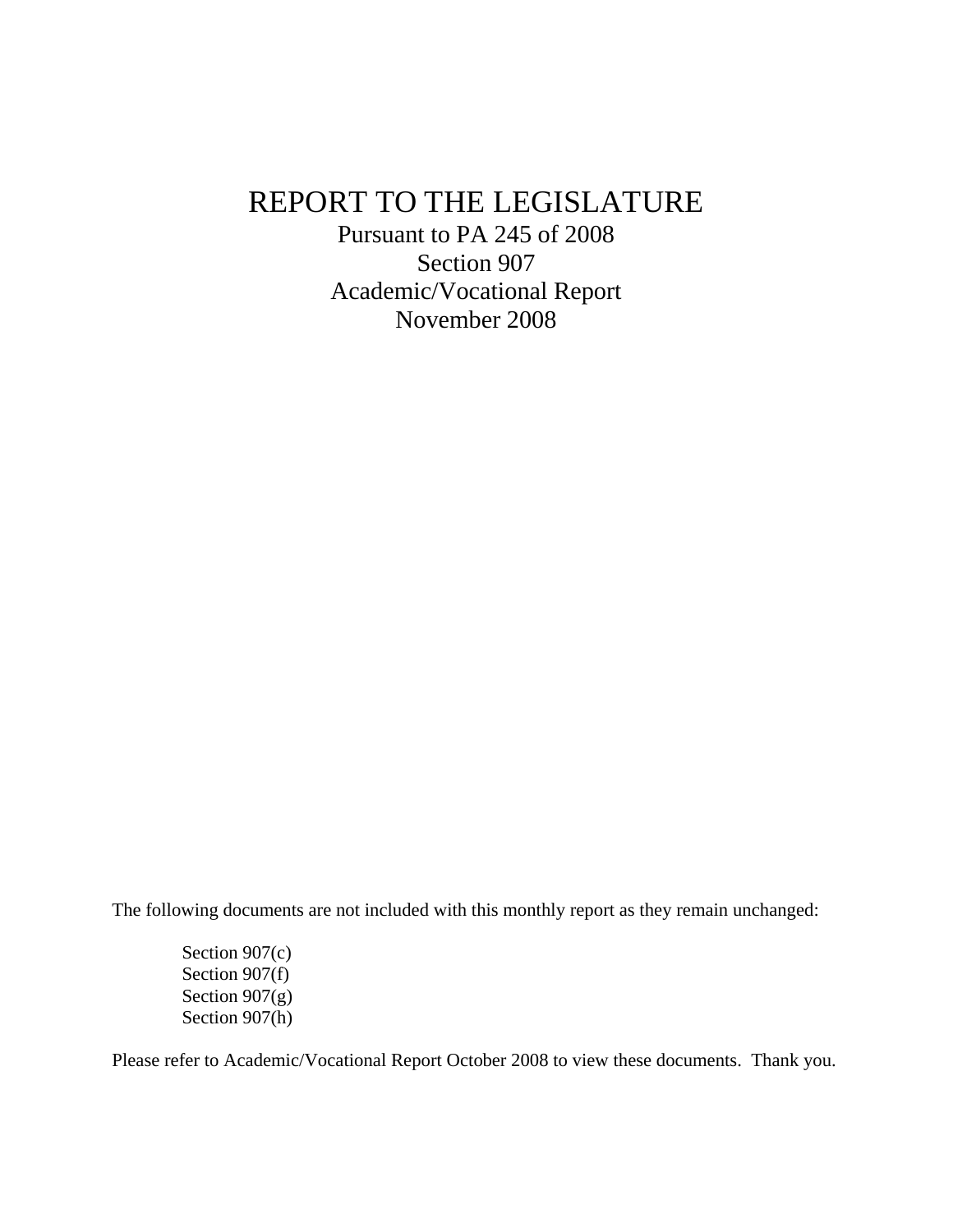|                                                                                                                       |                                                                                                       |                                                                                                      |                                         |                             |                               |                                             |                                                  |                             |                                   |                             | <b>Michigan Department of Corrections/CFA/Education Section</b>                       |                                         |        |                                        |
|-----------------------------------------------------------------------------------------------------------------------|-------------------------------------------------------------------------------------------------------|------------------------------------------------------------------------------------------------------|-----------------------------------------|-----------------------------|-------------------------------|---------------------------------------------|--------------------------------------------------|-----------------------------|-----------------------------------|-----------------------------|---------------------------------------------------------------------------------------|-----------------------------------------|--------|----------------------------------------|
|                                                                                                                       |                                                                                                       |                                                                                                      |                                         |                             |                               |                                             |                                                  |                             |                                   |                             | <b>EDUCATION STAFFING GUIDE - MPRI Education Program</b> Section 907(a) Attachment 1  |                                         |        |                                        |
| <b>Facility &amp;</b>                                                                                                 |                                                                                                       |                                                                                                      | Sec.                                    | Sp Ed                       | Ac                            | <b>CTE</b>                                  | D. Tech Sp Ed                                    |                             | Ac                                | <b>CTE</b>                  |                                                                                       | <b>Central</b><br><b>Office</b>         |        | Other                                  |
| <b>Central Office</b><br><b>Target FTEs</b>                                                                           |                                                                                                       | <b>Principal</b>                                                                                     | Current                                 | Current                     | Current                       | Current                                     | Target                                           | Target                      | <b>Target</b>                     | Target                      | CTE<br>Programs<br>(See Key)                                                          | Current                                 | Target |                                        |
| <b>Central Office</b>                                                                                                 | 9                                                                                                     |                                                                                                      |                                         |                             |                               |                                             |                                                  |                             |                                   |                             |                                                                                       | 3                                       | 9      |                                        |
|                                                                                                                       |                                                                                                       |                                                                                                      |                                         |                             |                               |                                             | <b>NORTHERN REGION</b>                           |                             |                                   |                             |                                                                                       |                                         |        |                                        |
| Alger<br>Marquette*                                                                                                   | 1.5<br>6                                                                                              | <b>Basch</b>                                                                                         | 0.5<br>$\mathbf{1}$                     | 0<br>$\mathsf 0$            | $\mathbf{1}$<br>6             | $\mathbf 0$<br>$\mathbf 0$                  | 0.5<br>$\mathbf{1}$                              | $\mathbf{0}$<br>$\mathbf 0$ | $\overline{1}$<br>$\overline{4}$  | $\mathbf{0}$<br>$\mathbf 0$ |                                                                                       |                                         |        |                                        |
| C/ Cusino                                                                                                             | 1.5                                                                                                   |                                                                                                      | 0.5                                     | $\pmb{0}$                   | 2                             | $\mathbf 0$                                 | 0.5                                              | $\mathbf{0}$                | $\overline{1}$                    | $\mathbf 0$                 |                                                                                       |                                         |        |                                        |
| Newberry*                                                                                                             | 7                                                                                                     | <b>Belles</b>                                                                                        | $\mathbf{1}$                            | $\pmb{0}$                   | 10                            | $\mathbf{1}$                                | $\mathbf{1}$                                     | $\mathbf{0}$                | $\overline{4}$                    | $\mathbf{1}$                | CM, (CO by 2010)                                                                      |                                         |        |                                        |
| <b>Straits</b>                                                                                                        | 5.5                                                                                                   | Besteman                                                                                             | $\mathbf{1}$                            | $\pmb{0}$                   | $\overline{4}$                | $\mathbf 0$                                 | $\mathbf{1}$                                     | $\mathbf{0}$                | $\overline{4}$                    | 0.5                         | xCO                                                                                   |                                         |        |                                        |
| Chippewa*<br>Baraga                                                                                                   | 9.5<br>3                                                                                              |                                                                                                      | $\mathbf{1}$<br>$\mathbf{1}$            | $\pmb{0}$<br>$\pmb{0}$      | $\overline{4}$<br>3           | 3<br>$\pmb{0}$                              | $\mathbf{1}$<br>$\mathbf{1}$                     | $\mathbf 0$<br>$\mathbf{0}$ | $\overline{4}$<br>$\overline{2}$  | 3.5<br>$\mathbf 0$          | BT, FT, CM, *CO                                                                       |                                         |        |                                        |
| Ojibway*                                                                                                              | $\overline{7}$                                                                                        | Corcoran                                                                                             | $\mathbf{1}$                            | $\pmb{0}$                   | 6                             | $\mathbf{1}$                                | $\mathbf{1}$                                     | $\mathbf{0}$                | $\overline{4}$                    | $\mathbf{1}$                | CM, (CO by 2010)                                                                      |                                         |        |                                        |
| Pugsley*                                                                                                              | 8                                                                                                     | Reynolds                                                                                             | $\mathbf{1}$                            | $\mathbf 0$                 | $\overline{2}$                | 3                                           | $\mathbf{1}$                                     | $\mathbf 0$                 | $\mathbf{3}$                      | $\ensuremath{\mathsf{3}}$   | CO, (2) BT                                                                            |                                         |        |                                        |
| C/ Lehman<br>Saginaw*                                                                                                 | 2.5<br>10                                                                                             |                                                                                                      | 0.5                                     | $\pmb{0}$<br>$\mathsf 0$    | 2<br>$\overline{4}$           | $\mathbf 0$<br>$\overline{2}$               | 0.5<br>$\mathbf{1}$                              | $\mathbf{0}$<br>$\mathbf 0$ | $\overline{2}$<br>$5\phantom{.0}$ | $\mathbf 0$<br>$\mathbf{3}$ | HO, CM, FT                                                                            |                                         |        |                                        |
| Standish                                                                                                              | 1.5                                                                                                   | Patton                                                                                               | $\mathbf{1}$<br>0.5                     | $\mathbf{1}$                | $\mathbf 0$                   | $\mathbf 0$                                 | 0.5                                              | $\overline{1}$              | $\mathbf{0}$                      | $\mathbf 0$                 |                                                                                       |                                         |        |                                        |
| Hiawatha*                                                                                                             | 5.5                                                                                                   | Narkiewicz                                                                                           | $\mathbf{1}$                            | $\mathsf 0$                 | $\overline{2}$                | $\overline{2}$                              | $\mathbf{1}$                                     | $\mathbf 0$                 | $\overline{2}$                    | 1.5                         | ×CO. CM                                                                               |                                         |        |                                        |
| Kinross                                                                                                               | 9.5                                                                                                   |                                                                                                      | $\mathbf{1}$                            | $\mathbf 0$                 | 3                             | 6                                           | $\mathbf{1}$                                     | $\mathbf{0}$                | $\mathbf{3}$                      | 5.5                         | CM, AB, WE, HO, BT, *CO                                                               |                                         |        |                                        |
| Oaks                                                                                                                  | 4                                                                                                     | <b>Barnett</b>                                                                                       | $\mathbf{1}$                            | $\mathsf 0$                 | 3                             | $\mathbf 0$                                 | $\mathbf{1}$                                     | $\mathbf{0}$                | $\mathbf{3}$                      | $\mathbf 0$                 | (CO by 2010)                                                                          |                                         |        |                                        |
| <b>REGION TOTAL</b>                                                                                                   | 82                                                                                                    | $\overline{7}$                                                                                       | 13                                      | 1                           | 52                            | 18                                          | 13<br><b>SOUTHWESTERN REGION</b>                 | $\mathbf{1}$                | 42                                | 19                          |                                                                                       |                                         |        |                                        |
| Muskegon*                                                                                                             | 10                                                                                                    | <b>Barnett</b>                                                                                       | $\overline{4}$                          | HO, FT, CM, AM              |                               |                                             | 1 (Psych                                         |                             |                                   |                             |                                                                                       |                                         |        |                                        |
| Handlon*                                                                                                              | 19                                                                                                    | Gornick                                                                                              | $\mathbf{1}$<br>$\overline{\mathbf{c}}$ | $\mathbf{1}$<br>3           | 3<br>10                       | 4<br>5                                      | $\mathbf{1}$<br>$\mathbf{1}$                     | $\mathbf{1}$<br>3           | 3<br>6                            | $\bf 8$                     | AM, CM, (2) BT, HO, WE, MT,                                                           |                                         |        | Base)<br>1 (Psych                      |
| Bellamy Creek*                                                                                                        | 14                                                                                                    |                                                                                                      | $\mathbf{1}$                            | $\sqrt{2}$                  | 9                             | $\overline{c}$                              | $\mathbf{1}$                                     | $\sqrt{2}$                  | $\overline{7}$                    | $\ensuremath{\mathsf{3}}$   | CO<br>HO, CM, CO                                                                      |                                         |        | Base)                                  |
| <b>IBC DORM</b>                                                                                                       | 3                                                                                                     | Costello                                                                                             | $\mathsf{O}\xspace$                     | $\mathsf 0$                 | $\overline{2}$                | $\mathbf{1}$                                | $\mathbf 0$                                      | $\mathbf 0$                 | $\overline{2}$                    | $\mathbf{1}$                |                                                                                       |                                         |        |                                        |
| Ionia Max.                                                                                                            | 3                                                                                                     |                                                                                                      | $\mathbf{1}$                            | $\pmb{0}$                   | $\mathbf{1}$                  | $\mathbf 0$                                 | $\mathbf{1}$                                     | $\mathbf{1}$                | $\overline{1}$                    | $\mathbf 0$                 |                                                                                       |                                         |        |                                        |
| Crane<br>Lakeland*                                                                                                    | $\overline{8}$<br>$\overline{8}$                                                                      | Hoag                                                                                                 | $\mathbf{1}$<br>$\mathbf{1}$            | $\pmb{0}$<br>$\mathbf 0$    | $\overline{4}$<br>5           | 3<br>$\mathbf{1}$                           | $\mathbf{1}$<br>$\overline{1}$                   | $\mathbf 0$<br>$\mathbf{0}$ | $\overline{4}$<br>$\overline{4}$  | $\mathbf{3}$<br>2           | HO, FT, CO (VGA)<br>FT, (1 TBD)                                                       |                                         |        |                                        |
| C/ Branch                                                                                                             | 3                                                                                                     |                                                                                                      | $\mathbf 0$                             | $\mathbf 0$                 | $\mathbf{1}$                  | $\mathbf{1}$                                | $\mathbf{0}$                                     | $\mathbf{0}$                | $\overline{2}$                    | $\overline{1}$              | CO                                                                                    |                                         |        |                                        |
| Mid Michigan*                                                                                                         | 9.5                                                                                                   |                                                                                                      | $\mathbf{1}$                            | $\pmb{0}$                   | 3                             | 4                                           | $\overline{1}$                                   | $\mathbf{0}$                | 3                                 | 4.5                         | EL, HO, CM, BT, CO                                                                    |                                         |        |                                        |
| St. Louis                                                                                                             | $\overline{7}$                                                                                        | Robinson                                                                                             | $\mathbf{1}$                            | $\pmb{0}$                   | $\overline{4}$                | $\mathbf{1}$                                | $\mathbf{1}$                                     | $\mathbf{1}$                | $\overline{4}$                    | $\mathbf{1}$                | <b>CM</b>                                                                             |                                         |        |                                        |
| Pine River                                                                                                            | 6.5                                                                                                   |                                                                                                      | $\mathbf{1}$                            | $\pmb{0}$                   | 5                             | $\overline{2}$                              | $\mathbf{1}$                                     | $\mathbf 0$                 | $\overline{4}$                    | 1.5                         | ××CO, HO                                                                              |                                         |        |                                        |
| Brooks*                                                                                                               | 9.5                                                                                                   | Peak                                                                                                 | $\mathbf{1}$                            | $\pmb{0}$                   | 5                             | $\mathbf{1}$                                | $\mathbf{1}$                                     | $\mathbf{1}$                | $\overline{4}$                    | 2.5                         | EL, FT, CO                                                                            |                                         |        |                                        |
| W. Shoreline                                                                                                          | 6.5                                                                                                   |                                                                                                      | $\mathbf{1}$                            | $\mathbf 0$<br>$\pmb{0}$    | 3<br>3                        | $\mathbf 0$<br>3                            | $\overline{1}$<br>$\mathbf{1}$                   | $\mathbf{0}$<br>$\mathbf 0$ | $\overline{4}$<br>$\mathbf{3}$    | 1.5                         | $\texttt{*}$ CO, (1 TBD)                                                              |                                         |        |                                        |
| <b>Boyer</b><br>Carson City*                                                                                          | 6.5<br>8.5                                                                                            | VACANT                                                                                               | $\mathbf{1}$<br>$\mathbf{1}$            | $\pmb{0}$                   | 5                             | $\mathbf{1}$                                | $\mathbf{1}$                                     | $\mathbf 0$                 | $5\phantom{.0}$                   | 2.5<br>1.5                  | BT, HO, **CO<br>FT, CO                                                                |                                         |        |                                        |
| Deerfield                                                                                                             | 10.5                                                                                                  |                                                                                                      | $\mathbf{1}$                            | $\mathbf{1}$                | 3                             | 5                                           | $\mathbf{1}$                                     | $\mathbf{1}$                | $\mathbf{3}$                      | 5.5                         | (2) BT, HO, CM, OT, $**CO$                                                            |                                         |        |                                        |
| MI Reformatory*                                                                                                       | 6.5                                                                                                   | Schrauben                                                                                            | $\boldsymbol{\mathcal{I}}$              | $\mathbf 0$                 | 3                             | $\mathbf 0$                                 | $\mathbf{1}$                                     | $\overline{1}$              | $\mathfrak{3}$                    | 0.5                         | CO                                                                                    |                                         |        |                                        |
| <b>REGION TOTAL</b>                                                                                                   | 139                                                                                                   | $\overline{7}$                                                                                       | 16                                      | $\overline{7}$              | 69                            | 34                                          | 15                                               | 11                          | 62                                | 43                          |                                                                                       |                                         |        |                                        |
|                                                                                                                       |                                                                                                       |                                                                                                      |                                         |                             |                               |                                             | <b>SOUTHEASTERN REGION</b>                       |                             |                                   |                             |                                                                                       |                                         |        |                                        |
| Ryan*                                                                                                                 | 13.5                                                                                                  | Banks                                                                                                | $\mathbf{1}$                            | 0.5                         | $\overline{4}$                | $\overline{2}$                              | $\mathbf{1}$                                     | 0.5                         | $\overline{4}$                    | $\overline{7}$              | FT, CR, GI, (2) BT, CO,<br>Warehouse                                                  |                                         |        |                                        |
| Mound                                                                                                                 | 6.5                                                                                                   |                                                                                                      | $\mathbf{1}$                            | 0.5                         | $\overline{2}$                | 3                                           | $\mathbf{1}$                                     | 0.5                         | $\overline{2}$                    | $\mathbf{3}$                | BT, CM, HO                                                                            |                                         |        | 1 (Psych                               |
| Thumb <sup>*</sup>                                                                                                    | 15                                                                                                    | Featherstone                                                                                         | $\mathbf{1}$                            | 3                           | $\overline{4}$                | 4                                           | $\mathbf{1}$                                     | 3                           | $\overline{4}$                    | 6                           | (2) BT, FT, HO, CM, CO                                                                |                                         |        | Base)                                  |
| <b>HV Mens</b>                                                                                                        | 2.5                                                                                                   |                                                                                                      | 0.5                                     | $\mathbf{1}$                | $\mathbf 0$                   | $\mathbf{1}$                                | 0.5                                              | $\mathbf{1}$                | $\mathbf 0$                       | $\mathbf{1}$                | <b>CM</b>                                                                             |                                         |        |                                        |
| HV Womens*                                                                                                            | 10                                                                                                    | <b>Dick</b>                                                                                          | $\mathbf{1}$                            | $\mathbf{1}$                | $\mathbf{1}$                  | $\overline{5}$                              | $\mathbf{1}$                                     | $\mathbf{1}$                | $\mathbf{3}$                      | $\overline{4}$              | HO, BT, AM, CO                                                                        |                                         |        | 1 (CPC)                                |
| C/ Valley<br>C/ Whitelake                                                                                             | 2.5<br>0                                                                                              |                                                                                                      | 0.5<br>$\mathbf 0$                      | $\pmb{0}$<br>$\pmb{0}$      | $\mathbf 0$<br>$\overline{1}$ | $\mathbf 0$<br>$\pmb{0}$                    | 0.5<br>$\mathbf 0$                               | $\mathbf 0$<br>$\mathbf 0$  | $\overline{1}$<br>$\mathbf 0$     | $\mathbf{1}$<br>$\mathbf 0$ | CO                                                                                    |                                         |        |                                        |
| Scott <sup>*</sup>                                                                                                    | 9                                                                                                     | Davidson                                                                                             | $\mathbf{1}$                            | $\mathbf{1}$                | 3                             | 3                                           | $\mathbf{1}$                                     | $\mathbf{1}$                | $\mathbf{3}$                      | $\mathbf{3}$                | FT, CO, CM                                                                            |                                         |        | 1 (CPC)                                |
| Egeler*                                                                                                               | 8.5                                                                                                   | <b>Meyers</b>                                                                                        | $\mathbf{1}$                            | $\mathsf 0$                 | 5                             | $\mathbf{1}$                                | $\mathbf{1}$                                     | 0.5                         | $6\phantom{1}$                    | $\mathbf 0$                 |                                                                                       |                                         |        |                                        |
| Macomb <sup>*</sup><br>Parnall*                                                                                       | 8<br>12                                                                                               | Gay                                                                                                  | $\mathbf{1}$<br>$\mathbf{1}$            | $\mathsf 0$<br>$\pmb{0}$    | $\overline{4}$<br>5           | $\overline{2}$<br>3                         | $\mathbf{1}$<br>$\mathbf{1}$                     | $\mathbf{0}$<br>0.5         | $\overline{4}$<br>$5\phantom{.0}$ | 2<br>4.5                    | FT, HO, (CO by 2010)<br>(2) HO, $\star$ × CO, AM, BT                                  |                                         |        | 1 teacher<br>currently on<br>UAW leave |
| Cotton                                                                                                                | 11.5                                                                                                  | McKenzie                                                                                             | $\mathbf{1}$                            | $\mathbf{1}$                | 6                             | 2                                           | $\mathbf{1}$                                     | $\overline{2}$              | 6                                 | 2.5                         | BT, FT, CO                                                                            |                                         |        | 1 (Psych<br>Base)                      |
| Cooper Street*                                                                                                        | 8                                                                                                     | Crenshaw                                                                                             | $\mathbf{1}$                            | $\pmb{0}$                   | 5                             | $\mathbf{1}$                                | $\mathbf{1}$                                     | $\mathbf{0}$                | $5\phantom{.0}$                   | $\mathbf{1}$                | CM, ((CO by 2010)                                                                     |                                         |        |                                        |
| (SAI)                                                                                                                 | 0                                                                                                     |                                                                                                      | 0                                       | $\pmb{0}$<br>$\pmb{0}$      | $\mathbf 0$<br>3              | $\mathbf 0$<br>$\mathbf{1}$                 | $\mathbf{0}$<br>$\mathbf{1}$                     | $\mathbf{0}$                | $\mathbf{0}$                      | $\mathbf 0$                 |                                                                                       |                                         |        |                                        |
| Parr<br>Gus Harrison*                                                                                                 | 6<br>9                                                                                                | Murphy                                                                                               | $\mathbf{1}$<br>$\mathbf{1}$            | $\mathbf 0$<br>$\mathbf{1}$ | $\mathbf{3}$<br>$\mathbf{3}$  | $\overline{2}$<br>$\ensuremath{\mathsf{3}}$ | EL, CO<br>OT, HO, FT                             |                             |                                   |                             |                                                                                       |                                         |        |                                        |
| <b>REGION TOTAL</b>                                                                                                   | 122                                                                                                   | 9                                                                                                    | 13                                      | $\pmb{0}$<br>8              | 3<br>46                       | $\ensuremath{\mathsf{3}}$<br>31             | $\mathbf{1}$<br>13                               | 11                          | 49                                | 40                          |                                                                                       |                                         |        |                                        |
| <b>TOTALS</b>                                                                                                         | 353                                                                                                   | 23                                                                                                   | 41                                      | 16                          | 164                           | 83                                          | 40                                               | 23                          | 150                               | $\overline{102}$            |                                                                                       | 3                                       | 9      | 6                                      |
| <b>Base for Principal position</b><br>Target is to be accomplished as vacancies occur by 2010.<br>*Shared Positions - |                                                                                                       | C. Lehman/Standish - Secretary                                                                       | <b>**FTE Base</b>                       |                             |                               |                                             | Alger/C. Cusino - Secretary                      |                             |                                   |                             | <b>Legislative FTE's Approved</b><br>***Grand Total Current<br>*** Grand Total Target |                                         |        | 359.5<br>336<br>353                    |
|                                                                                                                       | *** Includes DOJ Consent Decree funded positions of 3 Academic Instructors, 1 Secretary, 1 Principal) |                                                                                                      |                                         |                             |                               |                                             |                                                  |                             |                                   |                             |                                                                                       |                                         |        |                                        |
| <b>CTE KEY</b><br>FT - Food Tech<br><b>HO - Horticulture</b><br><b>CR</b> - Computer Refurbishing                     |                                                                                                       | CO - Computer Operations (BET/VGA)<br><b>AM - Auto Mechanics</b><br>GI - Graphic Information Systems |                                         |                             |                               | AB - Auto Body                              | <b>BT</b> - Building Trades<br>MT - Machine Tool |                             |                                   | OT - Optical Tech           | <b>CM</b> - Custodial Maintenance                                                     | <b>EL</b> - Electronics<br>WE - Welding |        |                                        |
|                                                                                                                       |                                                                                                       |                                                                                                      |                                         |                             |                               |                                             |                                                  |                             |                                   |                             |                                                                                       |                                         |        |                                        |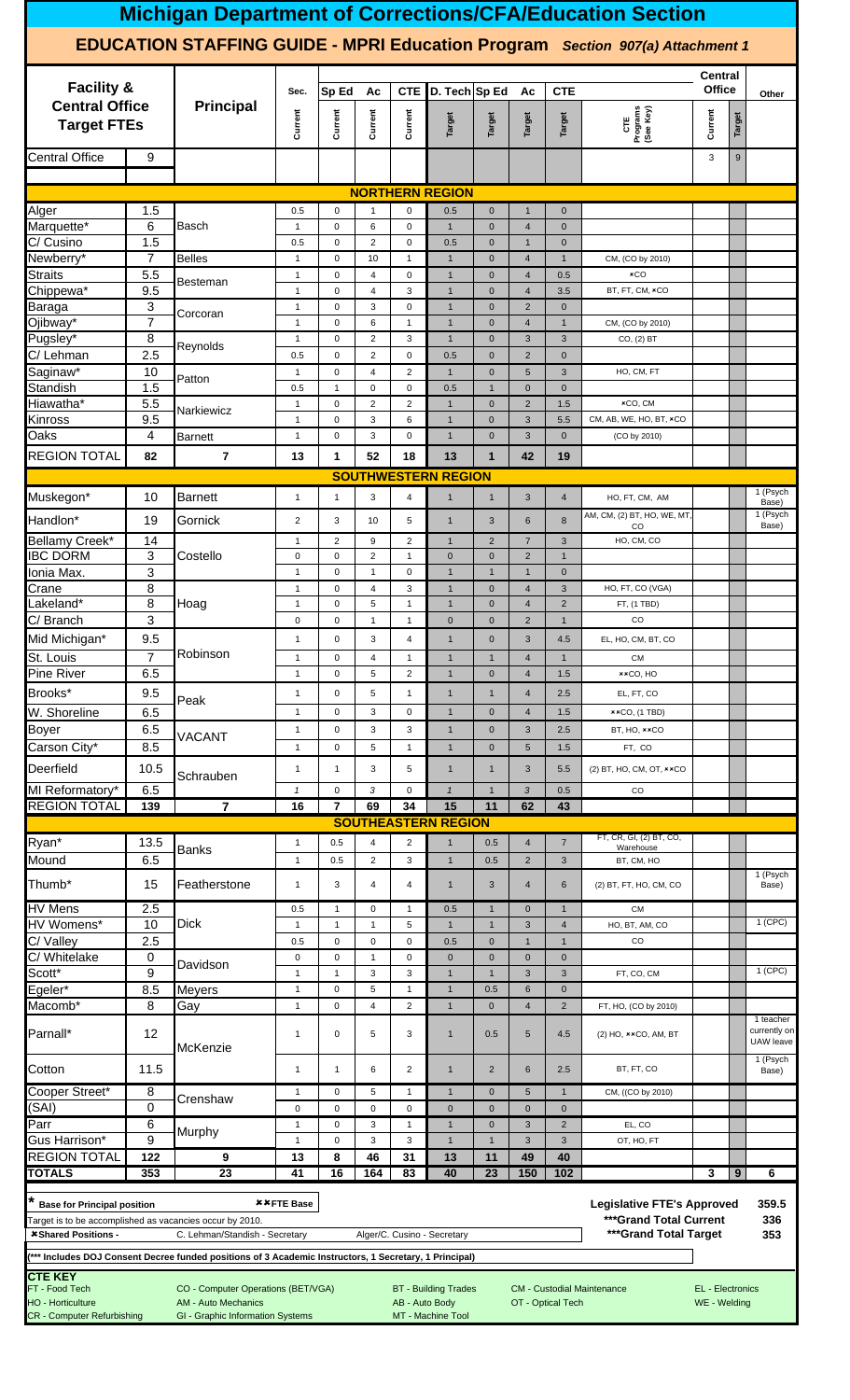### **MICHIGAN DEPARTMENT OF CORRECTIONSMPRI EDUCATION PROGRAM MONTHLY STAFFING REPORTPay period ended 11/29/08**

|                                           |                  | normenn izegion  |        |          |                |         |          |           |          |       |                |         |         |          |                |                          |
|-------------------------------------------|------------------|------------------|--------|----------|----------------|---------|----------|-----------|----------|-------|----------------|---------|---------|----------|----------------|--------------------------|
| <b>FACILITY</b>                           | Alger<br>Maximum | Camp<br>Cusino   | Baraga | Chippewa | <b>Straits</b> | Kinross | Hiawatha | Marquette | Newberry | Oaks  | <b>Ojibway</b> | Pugsley | Saginaw | Standish | Lehman<br>Camp | Nothern<br>Region Totals |
| <b>Total FTEs</b>                         | 1.0              | $\overline{2.0}$ | 3.0    | 10.0     | 5.0            | 10.0    | 6.0      | 8.0       | 11.0     | 4.0   | 9.0            | 6.0     | 9.0     | 2.0      | 3.0            | 89.0                     |
| Principal                                 |                  |                  |        | 1.0      |                |         |          | 1.0       | 1.0      |       | 1.0            | 1.0     | 1.0     |          |                | 6.0                      |
| Secretary                                 |                  |                  |        | $1.0$    | $1.0$          | $1.0$   | 1.0      | 1.0       | $1.0$    | $1.0$ | 1.0            | 1.0     | 1.0     |          | 1.0            | 11.0                     |
| <b>School Psychologist</b>                |                  |                  |        |          |                |         |          |           |          |       |                |         |         |          |                | 0.0                      |
| Other                                     |                  |                  |        |          |                |         |          |           |          |       |                |         |         |          |                | 0.0                      |
| <b>Special Education</b>                  |                  |                  |        |          |                | 1.0     |          |           |          |       |                |         |         | $1.0$    |                | 2.0                      |
| AcademicTeachers                          | 1.0              | 2.0              | 3.0    | 4.0      | 4.0            |         | 3.0      | 6.0       | 8.0      | 3.0   | 6.0            | 1.0     | 4.0     | $1.0$    | 2.0            | 48.0                     |
| Auto Body                                 |                  |                  |        |          |                | 1.0     |          |           |          |       |                |         |         |          |                | 1.0                      |
| Auto Mechanics                            |                  |                  |        |          |                |         |          |           |          |       |                |         |         |          |                | 0.0                      |
| <b>Business Services &amp; Technology</b> |                  |                  |        | 1.0      |                | $1.0$   | 1.0      |           |          |       |                | 1.0     |         |          |                | 4.0                      |
| <b>Career Development</b>                 |                  |                  |        |          |                | 2.0     |          |           |          |       |                |         |         |          |                | 2.0                      |
| <b>Computer Refurbishing</b>              |                  |                  |        |          |                |         |          |           |          |       |                |         |         |          |                | 0.0                      |
| Construction                              |                  |                  |        | 1.0      |                | $1.0$   |          |           |          |       |                | 2.0     |         |          |                | 4.0                      |
| <b>Custodial Maintenance</b>              |                  |                  |        | 0.5      |                | 1.0     | 1.0      |           | 1.0      |       | 1.0            |         | 1.0     |          |                | 5.5                      |
| Electronics                               |                  |                  |        |          |                |         |          |           |          |       |                |         |         |          |                | 0.0                      |
| Food Service and Hospitality Manag.       |                  |                  |        |          |                |         |          |           |          |       |                |         | 1.0     |          |                | 1.0                      |
| Horticulture                              |                  |                  |        | 0.5      |                | $1.0$   |          |           |          |       |                |         | 1.0     |          |                | 2.5                      |
| Optical                                   |                  |                  |        |          |                |         |          |           |          |       |                |         |         |          |                | 0.0                      |
| Re-Entry                                  |                  |                  |        | 1.0      |                |         |          |           |          |       |                |         |         |          |                | 1.0                      |
| Visual Imaging Tech                       |                  |                  |        |          |                |         |          |           |          |       |                |         |         |          |                | 0.0                      |
| Welding                                   |                  |                  |        |          |                | 1.0     |          |           |          |       |                |         |         |          |                | 1.0                      |
| Career & Tech. Prep                       |                  |                  |        |          |                |         |          |           |          |       |                |         |         |          |                | 0.0                      |
|                                           |                  |                  |        |          |                |         |          |           |          |       |                |         |         |          |                | 0.0                      |
| FTE's Appropriated                        | 1.0              | 2.0              | 3.0    | 9.0      | 6.0            | 11.0    | 6.0      | 9.0       | 13.0     | 4.0   | 9.0            | 7.0     | 9.0     | 1.0      | 3.0            | 93.0                     |
| <b>Total Vacancies</b>                    | 0.0              | 0.0              | 0.0    | (1.0)    | 1.0            | 1.0     | 0.0      | 1.0       | 2.0      | 0.0   | 0.0            | 1.0     | 0.0     | (1.0)    | 0.0            | 4.0                      |

**Northern Region**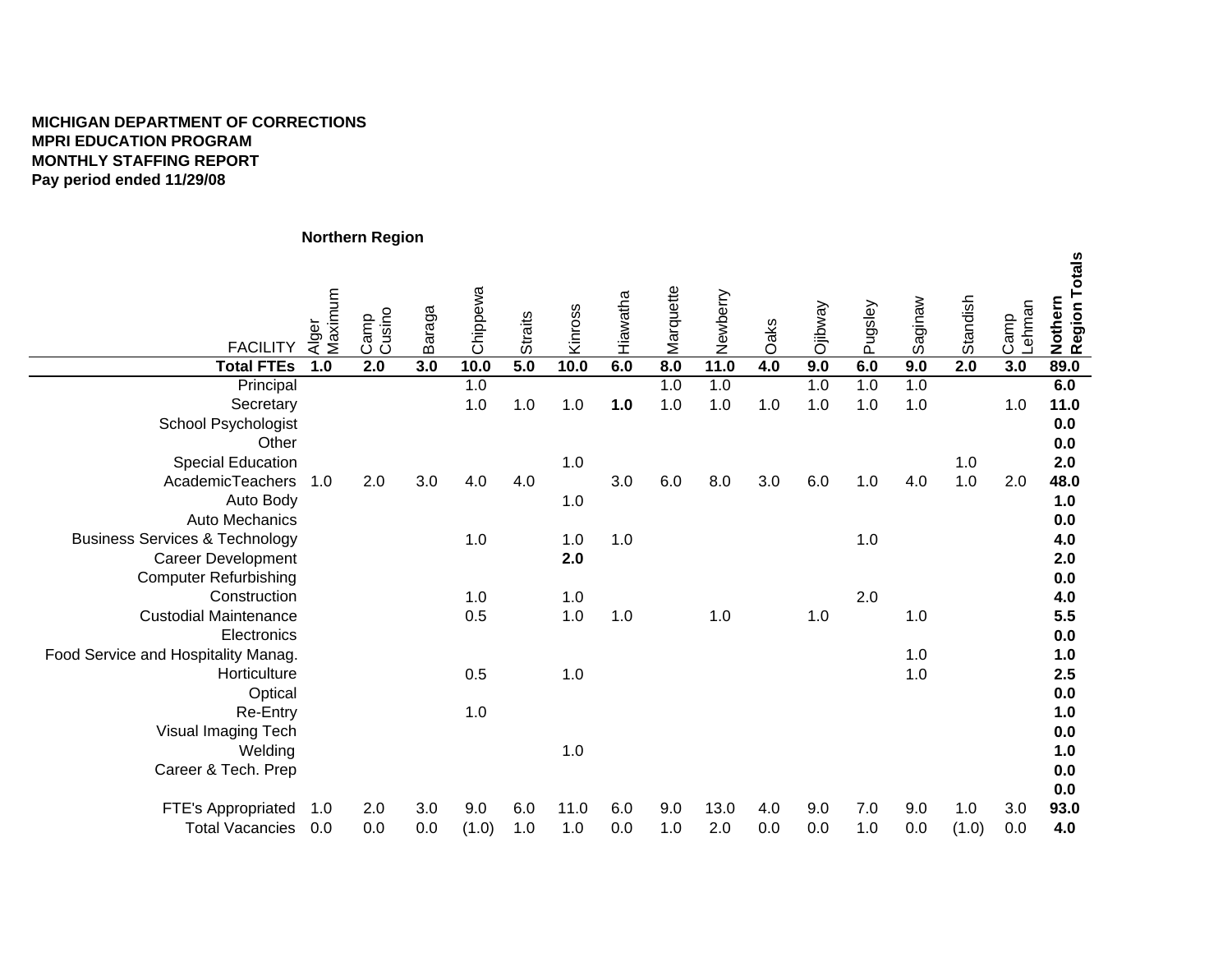## **MICHIGAN DEPARTMENT OF CORREMPRI EDUCATION PROGRAM MONTHLY STAFFING REPORTPay period ended 11/29/08**

## **Southeastern Region**

| <b>FACILITY</b>                           | Cooper<br>Street | Cotton | Egeler | Harrison<br>Gus | Highway<br>Parr | HV Mens | HV<br>Womens | Camp<br>Valley | Macomb | Mound | Parnall | Ryan | Scott | Camp<br>White Lake | Thumb | SE<br> Region Totals |
|-------------------------------------------|------------------|--------|--------|-----------------|-----------------|---------|--------------|----------------|--------|-------|---------|------|-------|--------------------|-------|----------------------|
| <b>Total FTEs</b>                         | 8.0              | 10.0   | 8.0    | 7.0             | 5.0             | 2.0     | 8.0          | 2.0            | 8.0    | 8.0   | 9.0     | 7.0  | 8.0   | 1.0                | 15.0  | 106.0                |
| Principal                                 | 1.0              |        | 1.0    | 1.0             |                 |         | 1.0          |                | 1.0    |       | 1.0     | 1.0  | 1.0   |                    | 1.0   | 9.0                  |
| Secretary                                 | 1.0              | 1.0    |        | 1.0             | 1.0             |         | $1.0$        | 1.0            | 1.0    | 1.0   |         | 1.0  | 1.0   |                    | 1.0   | 11.0                 |
| School Psychologist                       |                  |        |        |                 |                 |         |              |                |        |       |         |      |       |                    | 1.0   | 1.0                  |
| Other                                     |                  |        | 1.0    |                 |                 |         |              |                |        |       |         |      |       |                    | 1.0   | 2.0                  |
| <b>Special Education</b>                  |                  | 1.0    | 1.0    |                 |                 | 1.0     | 1.0          |                |        |       |         |      | 1.0   |                    | 3.0   | 8.0                  |
| AcademicTeachers                          | 5.0              | 6.0    | 5.0    | 2.0             | 3.0             |         | $1.0$        | 1.0            | 4.0    | 4.0   | 5.0     | 3.0  | 3.0   | 1.0                | 3.0   | 46.0                 |
| Auto Body                                 |                  |        |        |                 |                 |         |              |                |        |       |         |      |       |                    |       | 0.0                  |
| <b>Auto Mechanics</b>                     |                  |        |        |                 |                 |         | 1.0          |                |        |       | 1.0     |      |       |                    |       | 2.0                  |
| <b>Business Services &amp; Technology</b> |                  |        |        |                 |                 |         | 1.0          |                |        |       |         |      |       |                    |       | 1.0                  |
| <b>Career Development</b>                 |                  |        |        |                 |                 |         |              |                |        |       |         |      |       |                    |       | 0.0                  |
| <b>Computer Refurbishing</b>              |                  |        |        |                 |                 |         |              |                |        |       |         | 1.0  |       |                    |       | 1.0                  |
| Construction                              |                  | 1.0    |        |                 |                 |         | 1.0          |                |        | 1.0   |         |      |       |                    | 2.0   | 5.0                  |
| <b>Custodial Maintenance</b>              | 1.0              |        |        | 1.0             |                 | 1.0     |              |                |        | 1.0   | 1.0     |      | 1.0   |                    | 1.0   | 7.0                  |
| Electronics                               |                  |        |        |                 | 1.0             |         |              |                |        |       |         |      |       |                    |       | 1.0                  |
| Food Service and Hospitality Manag.       |                  | 1.0    |        | 1.0             |                 |         |              |                | 1.0    |       |         | 1.0  | 1.0   |                    | 1.0   | 6.0                  |
| Horticulture                              |                  |        |        |                 |                 |         | 1.0          |                | 1.0    | 1.0   | 1.0     |      |       |                    | 1.0   | 5.0                  |
| Optical                                   |                  |        |        | 1.0             |                 |         |              |                |        |       |         |      |       |                    |       | 1.0                  |
| Re-Entry                                  |                  |        |        |                 |                 |         |              |                |        |       |         |      |       |                    |       | 0.0                  |
| Visual Imaging Tech                       |                  |        |        |                 |                 |         |              |                |        |       |         |      |       |                    |       | 0.0                  |
| Welding                                   |                  |        |        |                 |                 |         |              |                |        |       |         |      |       |                    |       | 0.0                  |
| Career & Tech. Prep                       |                  |        |        |                 |                 |         |              |                |        |       |         |      |       |                    |       | 0.0                  |
|                                           |                  |        |        |                 |                 |         |              |                |        |       |         |      |       |                    |       | 0.0                  |
| FTE's Appropriated                        | 8.0              | 11.0   | 8.0    | 8.0             | 5.0             | 3.0     | 8.0          | 2.0            | 8.0    | 6.0   | 10.0    | 8.0  | 10.0  | 1.0                | 16.0  | 112.0                |
| <b>Total Vacancies</b>                    | 0.0              | 1.0    | 0.0    | 1.0             | 0.0             | 1.0     | 0.0          | 0.0            | 0.0    | (2.0) | 1.0     | 1.0  | 2.0   | 0.0                | 1.0   | 6.0                  |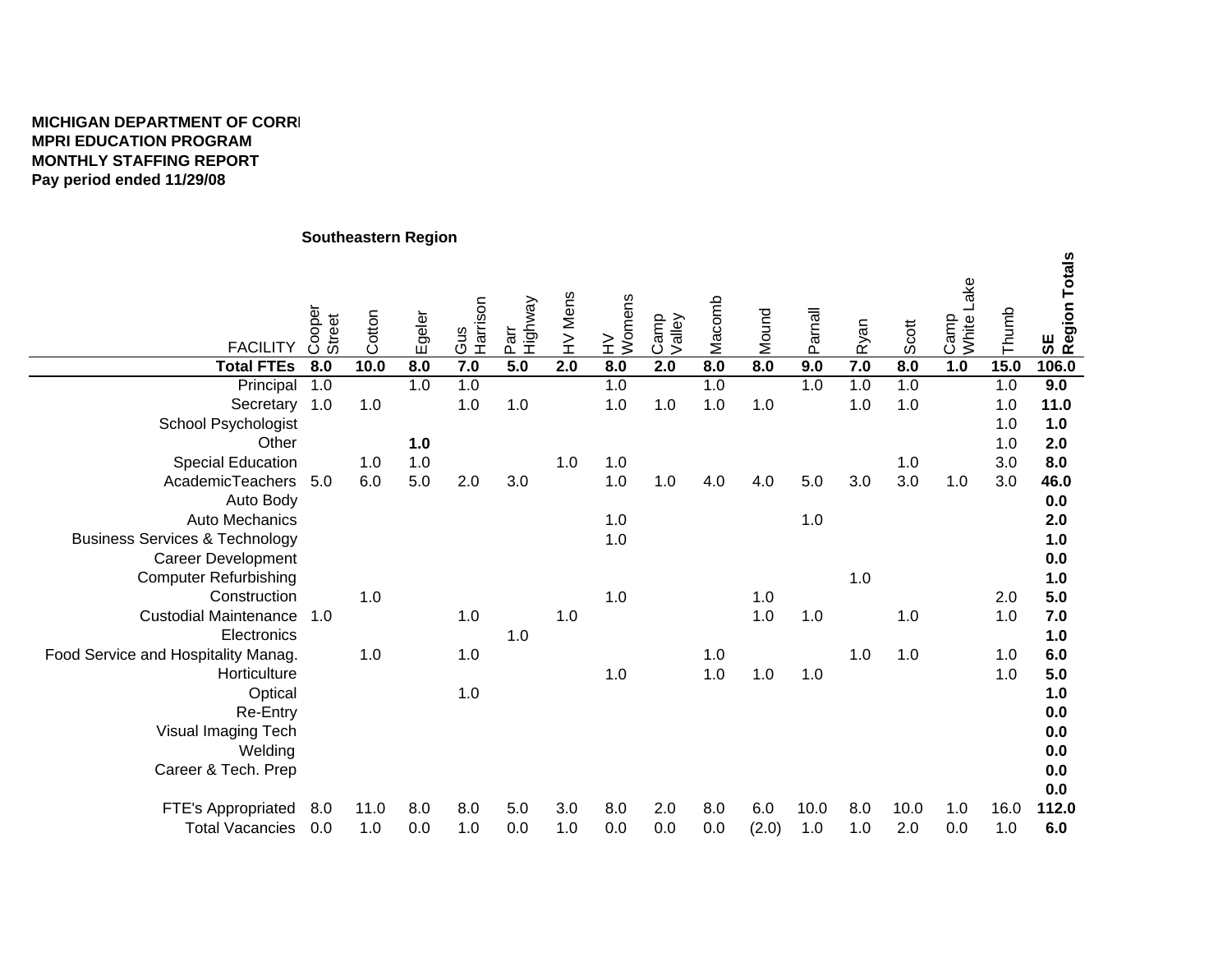## **MICHIGAN DEPARTMENT OF CORREMPRI EDUCATION PROGRAM MONTHLY STAFFING REPORT Pay period ended 11/29/08**

## **Southwestern Region**

| <b>FACILITY</b>                           | Bellamy<br>Creek | <b>Brooks</b>    | West<br>Shoreline | Carson<br>City   | Boyer<br>Road | Handlon | Ionia<br>Maximum | Lakeland | Crane | <b>Branch</b><br>Camp | Michigan<br>Reformatory | Deerfield | Muskegon | Pine River | St. Louis | Mid-<br>Michigan | SW<br> Region Totals | Department<br>Totals |
|-------------------------------------------|------------------|------------------|-------------------|------------------|---------------|---------|------------------|----------|-------|-----------------------|-------------------------|-----------|----------|------------|-----------|------------------|----------------------|----------------------|
| <b>Total FTEs</b>                         | 14.0             | $\overline{5.0}$ | 6.0               | $\overline{8.0}$ | 6.0           | 20.0    | 2.0              | 6.0      | 10.0  | 0.0                   | 6.0                     | 10.0      | 10.0     | 6.0        | 6.0       | 7.0              | 122.0                | 317.0                |
| Principal                                 | 1.0              | 1.0              |                   |                  |               | 1.0     |                  | 1.0      |       |                       | 1.0                     |           | 1.0      |            |           |                  | 6.0                  | 21.0                 |
| Secretary 1.0                             |                  | 1.0              | 1.0               | 2.0              |               | 2.0     | 1.0              |          |       |                       | 1.0                     | 1.0       | 1.0      | 1.0        | 1.0       | 1.0              | 14.0                 | 36.0                 |
| <b>School Psychologist</b>                |                  |                  |                   |                  |               | 1.0     |                  |          |       |                       |                         |           | 1.0      |            |           |                  | 2.0                  | 3.0                  |
| Other                                     |                  |                  |                   |                  |               |         |                  |          |       |                       |                         |           |          |            |           |                  | 0.0                  | 2.0                  |
| Special Education 2.0                     |                  |                  |                   |                  |               | 1.0     |                  |          |       |                       | 1.0                     | 1.0       | 1.0      |            |           |                  | 6.0                  | 16.0                 |
| AcademicTeachers 8.0                      |                  | 1.0              | 5.0               | 5.0              | 3.0           | $7.0\,$ | 1.0              | 3.0      | 6.0   |                       | 3.0                     | 3.0       | 3.0      | 3.0        | 4.0       | 2.0              | 57.0                 | 151.0                |
| Auto Body                                 |                  |                  |                   |                  |               |         |                  |          |       |                       |                         |           |          |            |           |                  | 0.0                  | 1.0                  |
| Auto Mechanics                            |                  |                  |                   |                  |               | 1.0     |                  |          |       |                       |                         |           |          |            |           |                  | 1.0                  | 3.0                  |
| <b>Business Services &amp; Technology</b> |                  |                  |                   |                  | 1.0           |         |                  |          | 1.0   |                       |                         |           |          | 1.0        |           |                  | 3.0                  | 8.0                  |
| <b>Career Development</b>                 |                  |                  |                   |                  |               |         |                  |          |       |                       |                         |           |          |            |           |                  | 0.0                  | 2.0                  |
| <b>Computer Refurbishing</b>              |                  |                  |                   |                  |               |         |                  |          |       |                       |                         |           |          |            |           |                  | 0.0                  | 1.0                  |
| Construction                              |                  |                  |                   |                  | 1.0           | $5.0\,$ |                  |          |       |                       |                         | 2.0       |          |            |           | 1.0              | 9.0                  | 18.0                 |
| Custodial Maintenance 1.0                 |                  |                  |                   |                  |               | 1.0     |                  |          |       |                       |                         | 1.0       | 1.0      |            | 1.0       | 1.0              | 6.0                  | 18.5                 |
| Electronics                               |                  |                  |                   |                  |               |         |                  |          |       |                       |                         |           |          |            |           | 1.0              | 1.0                  | 2.0                  |
| Food Service and Hospitality Manag.       |                  | 2.0              |                   | 1.0              |               |         |                  | 1.0      | 1.0   |                       |                         |           | 1.0      |            |           |                  | 6.0                  | 13.0                 |
| Horticulture 1.0                          |                  |                  |                   |                  | 1.0           |         |                  | 1.0      | 1.0   |                       |                         | 1.0       | 1.0      | 1.0        |           | 1.0              | 8.0                  | 15.5                 |
| Optical                                   |                  |                  |                   |                  |               |         |                  |          |       |                       |                         | 1.0       |          |            |           |                  | 1.0                  | 2.0                  |
| Re-Entry                                  |                  |                  |                   |                  |               |         |                  |          |       |                       |                         |           |          |            |           |                  | 0.0                  | 1.0                  |
| Visual Imaging Tech                       |                  |                  |                   |                  |               |         |                  |          | $1.0$ |                       |                         |           |          |            |           |                  | 1.0                  | 1.0                  |
| Welding                                   |                  |                  |                   |                  |               | 1.0     |                  |          |       |                       |                         |           |          |            |           |                  | 1.0                  | 2.0                  |
| Career & Tech. Prep                       |                  |                  |                   |                  |               |         |                  |          |       |                       |                         |           |          |            |           |                  | 0.0                  | 0.0                  |
|                                           |                  |                  |                   |                  |               |         |                  |          |       |                       |                         |           |          |            |           |                  | 0.0                  | 0.0                  |
| FTE's Appropriated                        | 17.0             | 7.0              | 6.0               | 9.0              | 7.0           | 19.0    | 3.0              | 8.0      | 8.0   | 3.0                   | 8.0                     | 11.0      | 11.0     | 9.0        | 8.0       | 7.0              | 141.0                | 346.0                |
| <b>Total Vacancies</b>                    | 3.0              | 2.0              | 0.0               | 1.0              | 1.0           | (1.0)   | 1.0              | 2.0      | (2.0) | 3.0                   | 2.0                     | 1.0       | 1.0      | 3.0        | 2.0       | 0.0              | 19.0                 | 29.0                 |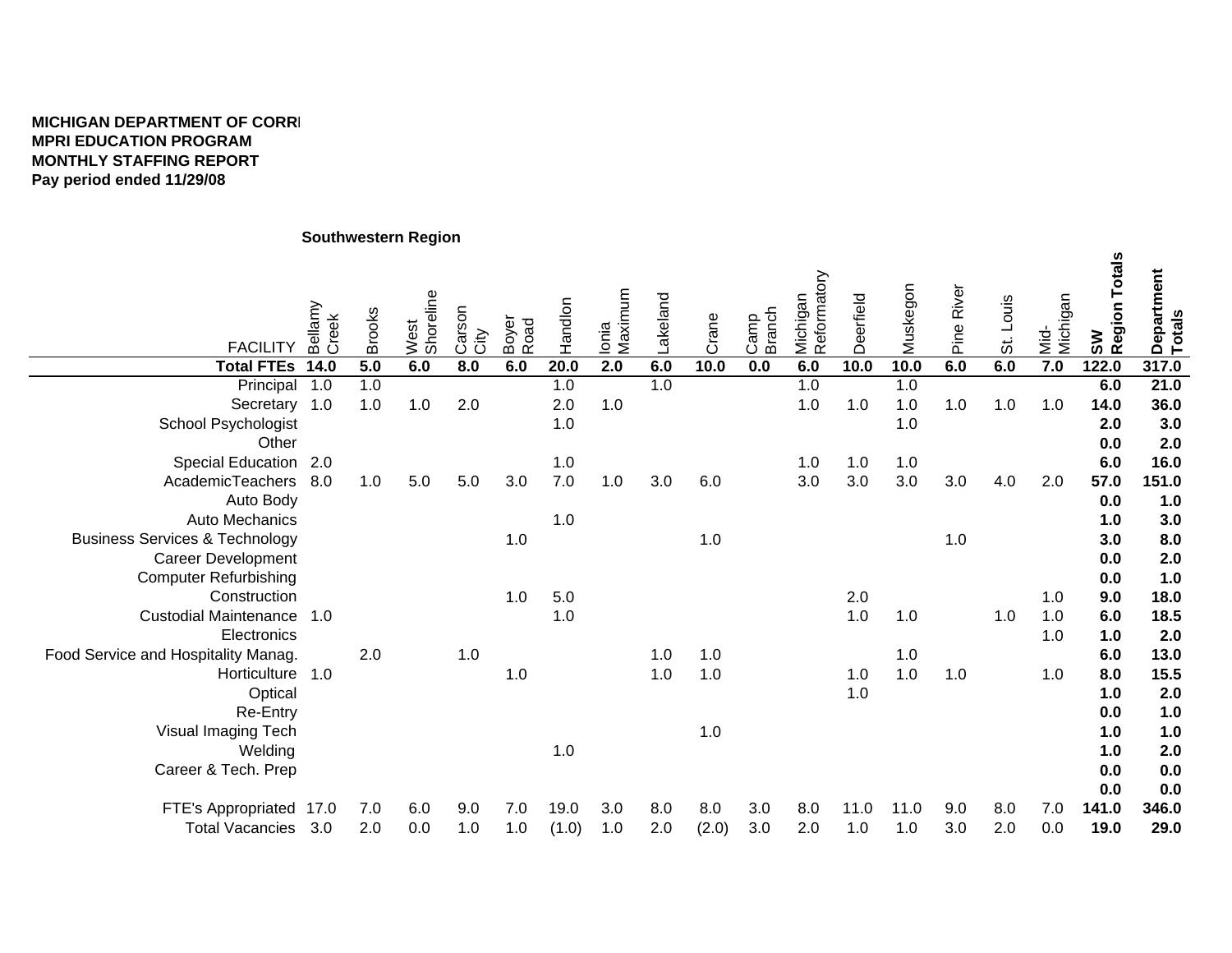#### **NOVEMBER 2008 MONTHLY BOILERPLATE REPORT**

# **SECTION 907 (a), (d) and (e) ACADEMIC AND VOCATIONAL PROGRAMS DURING NOVEMBER 2008**

|            |                                    |                                   |                 |                                   |                  |                                              |                  |                              |                |                    |                    |                 |                |                  |                  |                                          | <b>ATTACHMENT 7</b> |                |                  |
|------------|------------------------------------|-----------------------------------|-----------------|-----------------------------------|------------------|----------------------------------------------|------------------|------------------------------|----------------|--------------------|--------------------|-----------------|----------------|------------------|------------------|------------------------------------------|---------------------|----------------|------------------|
| FAC.       | <b>SCHOOL</b>                      | <b>GED EXAMS</b><br><b>PASSED</b> |                 | <b>GED EXAMS</b><br><b>PASSED</b> |                  | Number of<br><b>PRISONERS</b><br>PAROLED w/o |                  | VOC. (CTE)<br><b>PROGRAM</b> |                | <b>PRE-RELEASE</b> | <b>COMPLETIONS</b> |                 | # ENROLLED     |                  |                  | Number of<br><b>Instructors</b>          | # ON WAITING LIST   |                |                  |
|            |                                    | (Subtest)                         |                 | (Completions)                     |                  | <b>GED</b>                                   |                  | <b>COMPLETIONS</b>           |                |                    |                    |                 | SP.            | Pre-             | <b>VOC</b>       | <b>Academic and</b><br><b>Vocational</b> | <b>Academic</b>     | Pre-           | <b>VOC</b>       |
|            |                                    | <b>MONTH</b>                      | <b>YTD</b>      | <b>MONTH</b>                      | <b>YTD</b>       | <b>MONTH</b>                                 | <b>YTD</b>       | <b>MONTH</b>                 | <b>YTD</b>     | <b>MONTH</b>       | <b>YTD</b>         | <b>Academic</b> | <b>ED</b>      | Rel.             | (CTE)            |                                          | (GED)               | Rel.           | (CTE)            |
|            | <b>LMF</b> Alger Max. Facility     | $\overline{0}$                    | $\overline{0}$  | $\overline{0}$                    | $\mathbf{0}$     | $\overline{0}$                               | $\mathbf{0}$     | $\overline{0}$               | $\overline{0}$ | $\overline{0}$     | $\overline{0}$     | 40              | $\overline{0}$ | $\overline{0}$   | $\overline{0}$   | -1                                       | 27                  | $\overline{0}$ | $\mathbf{0}$     |
|            | <b>AMF Baraga Max. Fac.</b>        | 77                                | 77              | 16                                | 16               | $\overline{0}$                               | $\overline{0}$   | $\overline{0}$               | $\overline{0}$ | $\overline{0}$     | 12                 | 132             | $\overline{0}$ | 27               | $\overline{0}$   | 3 <sup>1</sup>                           | 23                  | 12             | $\overline{0}$   |
|            | <b>IBC</b> Bellamy Creek           | $\theta$                          | 60              | $\mathbf{0}$                      | 12               | 11                                           | 23               | $\tau$                       | 18             | $\overline{0}$     | 6                  | 360             | 74             | 21               | 60               | 12                                       | $\overline{0}$      | 8              | 69               |
| <b>OTF</b> | <b>Bover Road Corr. Fac.</b>       | 34                                | 34              | $7\phantom{.0}$                   | $7\phantom{.0}$  | $\overline{0}$                               | $\overline{2}$   | 12                           | 15             | $\overline{2}$     | 18                 | 87              | $\overline{0}$ | 19               | 78               | 6                                        | 94                  | 45             | 61               |
| <b>LRF</b> | <b>Brooks Corr. Fac.</b>           | 20                                | 39              | 3                                 | 3                | 3                                            | 3                | $\overline{0}$               | $\overline{0}$ | $\overline{0}$     | $\mathbf{0}$       | 174             | $\overline{0}$ | $\mathbf{0}$     | $\overline{27}$  | 27                                       | 167                 | 350            | 225              |
|            | <b>CDW</b> Camp Branch             | 28                                | 50              | 5                                 | 8                | 3                                            | 3                | 5                            | 8              | 14                 | 28                 | 74              | $\overline{0}$ | 14               | 24               | 3                                        | 17                  | 365            | 46               |
|            | <b>CVH</b> Camp Valley             | 24                                | 44              | $\sqrt{2}$                        | 6                | $\boldsymbol{0}$                             | $\mathbf{0}$     | $\overline{0}$               | $\mathbf{0}$   | $\overline{0}$     | $\boldsymbol{0}$   | 50              | $\overline{0}$ | $\mathbf{0}$     | $\overline{0}$   | $\mathbf{1}$                             | $\Omega$            | $\overline{0}$ | $\mathbf{0}$     |
|            | <b>CCU</b> Camp Cusino             | $\overline{0}$                    | $\overline{1}$  | $\overline{0}$                    | $\overline{3}$   | $\overline{0}$                               | $\overline{0}$   | $\overline{0}$               | $\overline{0}$ | 6                  | 18                 | 96              | $\overline{0}$ | 24               | $\overline{0}$   | $\overline{2}$                           | 10                  | 160            | $\overline{0}$   |
|            | <b>CLE</b> Camp Lehman             | 33                                | 62              | 5                                 | 9                | -1                                           | $\overline{2}$   | $\overline{0}$               | $\mathbf{0}$   | $\overline{0}$     | $\overline{0}$     | 87              | $\overline{0}$ | $\mathbf{0}$     | $\boldsymbol{0}$ | $\overline{2}$                           | $\overline{4}$      | 89             | $\mathbf{0}$     |
|            | <b>CWL Camp White Lake</b>         | $\overline{0}$                    | $\overline{0}$  | $\overline{0}$                    | $\overline{0}$   | $\overline{2}$                               | $\overline{2}$   | $\overline{0}$               | $\overline{0}$ | $\overline{0}$     | $\overline{0}$     | 24              | $\overline{0}$ | $\overline{0}$   | $\overline{0}$   | $\overline{1}$                           | $\overline{0}$      | $\overline{0}$ | $\overline{0}$   |
| <b>DRF</b> | <b>Carson City Corr. Fac.</b>      | 49                                | 49              | $\overline{7}$                    | $\overline{7}$   | $\overline{1}$                               | -1               | $\Omega$                     | $\Omega$       | $\overline{0}$     | 12                 | 97              | $\overline{0}$ | $\overline{0}$   | 221              | $\overline{7}$                           | $74\,$              | 146            | 73               |
| <b>URF</b> | <b>Chippewa Corr. Fac.</b>         | 16                                | 22              | $\overline{2}$                    | $\overline{4}$   | $\overline{0}$                               | $\overline{2}$   | 8 <sup>°</sup>               | 18             | $\mathbf{1}$       | 11                 | 171             | $\overline{0}$ | 35               | 73               | 8                                        | 110                 | 33             | 108              |
| JCS        | <b>Cooper Street Fac.</b>          | 23                                | 65              | 3                                 | 5                | $\mathbf{0}$                                 | $\mathbf{0}$     | $\overline{0}$               | $\overline{0}$ | 25                 | 47                 | 242             | $\overline{0}$ | 95               | 31               | 5                                        | 1                   | 397            | 42               |
| <b>JCF</b> | <b>Cotton Corr. Fac.</b>           | 54                                | 54              | $\overline{4}$                    | $\overline{7}$   |                                              | 3                | $\overline{2}$               | 11             | 14                 | 23                 | 325             | 49             | 14               | 56               | $\overline{Q}$                           | 71                  | 35             | 77               |
|            | <b>ACF</b> Crane Corr. Fac.        | 27                                | 54              | 6                                 | 11               | $\mathbf{0}$                                 | $\overline{0}$   | -1                           | $\overline{4}$ | 12                 | 33                 | 196             | $\overline{0}$ | 12               | 24               | $\tau$                                   | 13                  | 583            | 85               |
| <b>ITF</b> | Deerfield Corr. Fac.               | 47                                | 97              | 12                                | 21               | $\mathbf{1}$                                 | $\mathbf{1}$     | $6 \overline{6}$             | 11             | $\overline{0}$     | $\overline{0}$     | 263             | <b>20</b>      | 17               | 97               | $\overline{q}$                           | 14                  | $\overline{0}$ | 121              |
|            | <b>RGC</b> Egeler Corr. Fac.       | $\overline{0}$                    | 71              | $\mathbf{0}$                      | 10               | $\mathbf{0}$                                 | $\mathbf{0}$     | $\overline{0}$               | $\overline{0}$ | $\overline{0}$     | $\mathbf{0}$       | 22              | $\overline{0}$ | $\overline{0}$   | 15               | $\overline{2}$                           | $\overline{0}$      | $\overline{0}$ | $\overline{0}$   |
|            | <b>ARF Gus Harrison Corr. Fac.</b> | $\overline{4}$                    | 16              | $\overline{3}$                    | $\overline{3}$   | $\overline{4}$                               | 16               | $\overline{0}$               | $\overline{4}$ | 39                 | 47                 | 186             | $\overline{0}$ | 19               | 43               | 5 <sup>1</sup>                           | 102                 | 350            | 85               |
|            | <b>MTU Handlon Corr. Fac</b>       | 36                                | 51              | $\tau$                            | 14               | 2                                            | 6                | 32                           | 52             | 21                 | 22                 | 288             | 23             | 36               | 103              | 17                                       | 129                 | 441            | 93               |
|            | <b>HTF Hiawatha Corr. Fac.</b>     | $\overline{0}$                    | $7\overline{ }$ | $\overline{0}$                    | $\overline{3}$   | $\overline{0}$                               | $\overline{0}$   | 15                           | 28             | $\overline{0}$     | 8 <sup>2</sup>     | 107             | $\overline{0}$ | 10               | 44               | 5 <sup>5</sup>                           | 10                  | 75             | 44               |
|            | <b>HVM Huron Valley Men's Fac.</b> | $\boldsymbol{0}$                  | $\mathbf{0}$    | $\boldsymbol{0}$                  | $\boldsymbol{0}$ | $\boldsymbol{0}$                             | $\boldsymbol{0}$ | $\mathbf{0}$                 | $\mathbf{0}$   | $\boldsymbol{0}$   | $\boldsymbol{0}$   | $42\,$          | $\sqrt{2}$     | $\boldsymbol{0}$ | 12               | $\overline{2}$                           | 149                 | $\mathbf{0}$   | $\mathbf{0}$     |
|            | <b>WHV Huron Valley Women's</b>    | $\overline{0}$                    | 25              | $\overline{0}$                    | $\overline{4}$   | $\overline{3}$                               | 5 <sup>5</sup>   | <sup>11</sup>                | 15             | 10                 | 10                 | 146             |                | $\overline{0}$   | 101              | $\overline{7}$                           | 126                 | 17             | 104              |
| <b>ICF</b> | Ionia Max. Fac.                    | 24                                | 29              | 6                                 | 8                | $\boldsymbol{0}$                             | $\mathbf{0}$     | $\overline{0}$               | $\mathbf{0}$   | $\boldsymbol{0}$   | $\boldsymbol{0}$   | 102             | 15             | $\tau$           | $\mathbf{0}$     | $\overline{2}$                           | 37                  | $\overline{0}$ | $\boldsymbol{0}$ |
| <b>KCF</b> | <b>Kinross Corr. Fac.</b>          | $\overline{0}$                    | 24              | $\overline{0}$                    | $\overline{4}$   | $\overline{0}$                               | $\overline{0}$   | 16                           | 34             | $\overline{0}$     | 13                 | 33              | $\overline{0}$ | 12               | 230              | 10                                       | 94                  | 61             | 149              |
|            | <b>LCF</b> Lakeland Corr. Fac.     | $\theta$                          | 23              | $\overline{0}$                    | $\overline{0}$   | -1                                           | 3                | $\overline{0}$               | $\overline{0}$ | $\overline{0}$     | $\overline{0}$     | 160             | $\overline{0}$ | 12               | 30               | 5                                        | $\Omega$            | 120            | 59               |
|            | <b>MRF Macomb Corr. Fac.</b>       | $\overline{0}$                    | 49              | $\overline{0}$                    | 12               | 8                                            | 8                |                              | 32             | 29                 | 48                 | 202             | $\overline{0}$ | 35               | 67               | 6                                        | 20                  | $\overline{0}$ | 80               |
|            | <b>MBP</b> Marquette Branch Prison | 6                                 | 6               | $\sqrt{2}$                        | $\overline{2}$   | $\mathbf{0}$                                 | $\overline{0}$   | $\overline{0}$               | $\mathbf{0}$   | 17                 | 17                 | 148             | $\mathbf{0}$   | 60               | 16               | 5                                        | 45                  | 65             | 42               |
|            | <b>RMI Michigan Reformatory</b>    | 46                                | 46              | $\overline{7}$                    | $7\overline{ }$  | $\overline{0}$                               | $\overline{0}$   | $\overline{0}$               | $\overline{0}$ | $\overline{0}$     | $\overline{0}$     | 124             | $\overline{0}$ | $\overline{0}$   | $\overline{0}$   | $\overline{3}$                           | 150                 | $\overline{0}$ | $\overline{0}$   |
| <b>STF</b> | Mid-Michigan Corr. Fac.            | $\overline{0}$                    | $\overline{0}$  | $\mathbf{0}$                      | $\overline{0}$   | $\mathbf{1}$                                 | $\mathbf{2}$     | $\overline{4}$               | 16             | $\mathbf{0}$       | $\boldsymbol{0}$   | 112             | $\overline{0}$ | 76               | 104              | 8                                        | 15                  | 60             | 428              |
| <b>NRF</b> | <b>Mound Corr. Fac.</b>            | $\overline{0}$                    | $\overline{0}$  | $\overline{0}$                    | $\overline{0}$   | $6\overline{6}$                              | 11               | $\overline{1}$               | 23             | 29                 | 76                 | 172             | $\overline{0}$ | 29               | 76               | $\overline{7}$                           | 20                  | 40             | 108              |
|            | <b>MCF Muskegon Corr. Fac.</b>     | 84                                | 84              | 11                                | 11               | $\boldsymbol{0}$                             | $\mathbf{1}$     | 11                           | 21             | $\boldsymbol{0}$   | $\boldsymbol{0}$   | 219             | $\overline{4}$ | 21               | 93               | $\tau$                                   | $\mathfrak{Z}$      | 205            | 257              |
| <b>NCF</b> | <b>Newberry Corr. Fac.</b>         | $7\phantom{.0}$                   | 68              | $\mathbf{1}$                      | 12               | $\overline{0}$                               | $\overline{1}$   | 6 <sup>1</sup>               | 16             | 15                 | 23                 | 360             | $\overline{0}$ | $\overline{0}$   | 45               | $\overline{9}$                           | $\overline{0}$      | 78             | 70               |
| <b>ECF</b> | Oaks Corr. Fac.                    | $\overline{0}$                    | $\overline{0}$  | $\boldsymbol{0}$                  | $\overline{0}$   |                                              | $\mathbf{0}$     | $\overline{0}$               | $\overline{0}$ | $\overline{0}$     | $\boldsymbol{0}$   | 173             | $\overline{0}$ | 14               | $\overline{0}$   | $\overline{4}$                           | 6                   | 10             | $\mathbf{0}$     |
| <b>OCF</b> | <b>Ojibway Corr. Fac.</b>          | $\overline{0}$                    | 62              | $\overline{0}$                    | 11               |                                              | $\overline{4}$   |                              | 10             | $\overline{0}$     | 28                 | 248             | $\overline{0}$ | 32               | 25               | $\overline{7}$                           | $\overline{5}$      | 191            | 391              |
|            | <b>SMT</b> Parnall Corr.Fac.       | 33                                | 33              | 6                                 | 6                | 20                                           | 30               | $\Omega$                     | 9              | 5                  | 22                 | 201             | $\Omega$       | 12               | 38               | 8                                        | 17                  | 9              | 61               |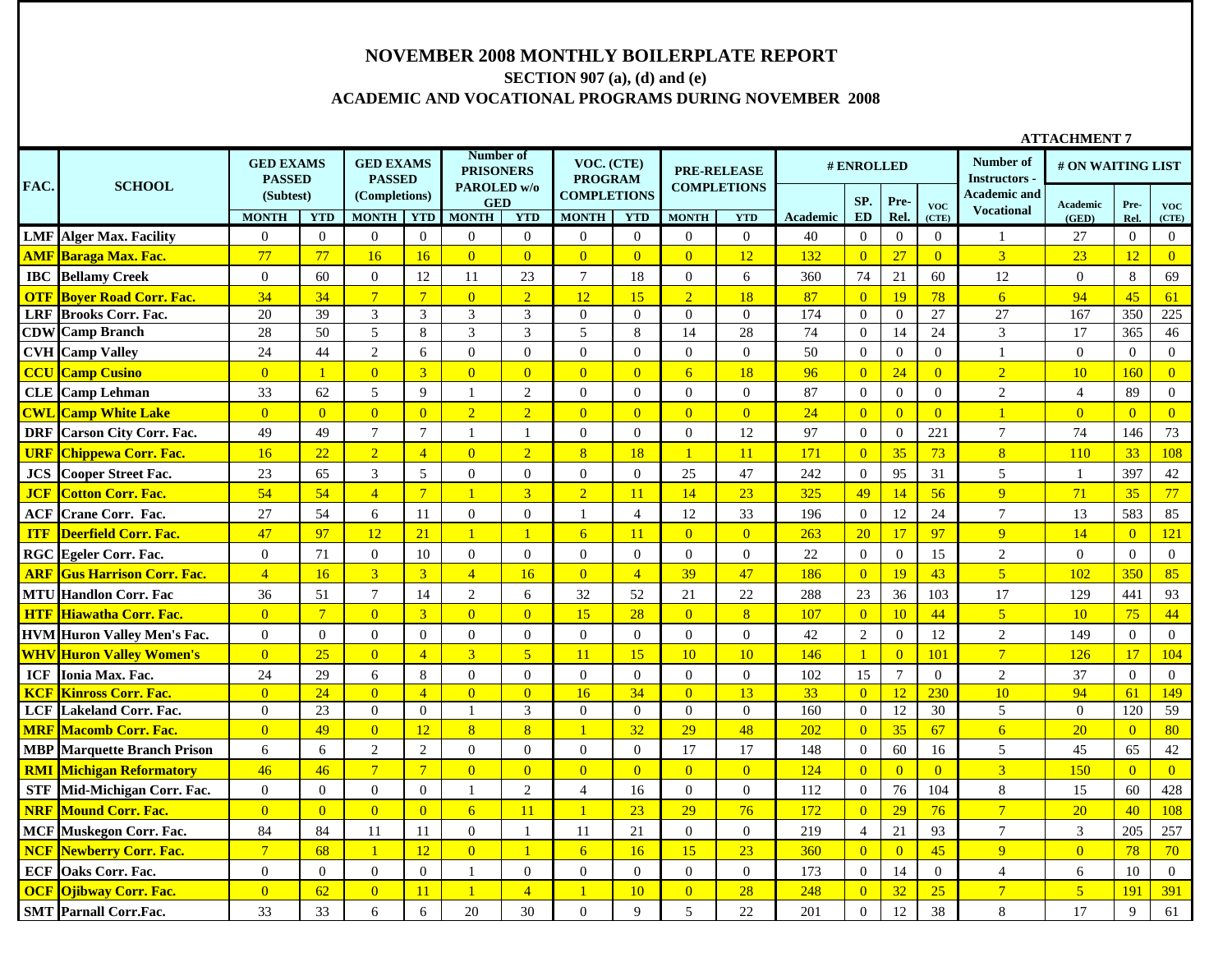|      |                                  | <b>GED EXAMS</b><br><b>PASSED</b> |            | <b>GED EXAMS</b><br><b>PASSED</b> |              | Number of<br><b>PRISONERS</b> |                | VOC. (CTE)<br><b>PROGRAM</b> |                          |                | <b>PRE-RELEASE</b> |          | # ENROLLED |                |            | Number of<br><b>Instructors -</b>        | # ON WAITING LIST |      |            |
|------|----------------------------------|-----------------------------------|------------|-----------------------------------|--------------|-------------------------------|----------------|------------------------------|--------------------------|----------------|--------------------|----------|------------|----------------|------------|------------------------------------------|-------------------|------|------------|
| FAC. | <b>SCHOOL</b>                    | (Subtest)                         |            | (Completions)                     |              | PAROLED w/o<br><b>GED</b>     |                | <b>COMPLETIONS</b>           |                          |                | <b>COMPLETIONS</b> |          | SP.        | Pre-           | <b>VOC</b> | <b>Academic and</b><br><b>Vocational</b> | Academic          | Pre- | <b>VOC</b> |
|      |                                  | <b>MONTH</b>                      | <b>YTD</b> | <b>MONTH</b>                      | <b>YTD</b>   | <b>MONTH</b>                  | <b>YTD</b>     | <b>MONTH</b>                 | <b>YTD</b>               | <b>MONTH</b>   | <b>YTD</b>         | Academic | ED         | Rel.           | (CTE)      |                                          | (GED)             | Rel. | (CTE)      |
|      | <b>ATF Parr Highway</b>          | 11                                | 44         | $\overline{2}$                    |              | $\overline{0}$                |                |                              | 2                        | 14             | 30                 | 158      |            | 52             | 27         |                                          | 26                | 330  | 55         |
|      | <b>SPR Pine River Corr. Fac.</b> | $\Omega$                          |            | $\Omega$                          |              |                               |                |                              |                          | 15             | 27                 | 126      |            | 31             | 55         |                                          | 115               |      | 57         |
|      | <b>MPF</b> Pugsley Corr. Fac.    | 31                                | 59         | $\sqrt{5}$                        | 13           | $\sqrt{2}$                    | $\overline{5}$ | $\overline{4}$               | 12                       | 6              | <b>20</b>          | 65       |            | 6.             | 71         |                                          | 72                | 14   | 162        |
|      | <b>RRF</b> Ryan Corr. Fac.       | $\Omega$                          | 12         | $\Omega$                          |              |                               | 17             |                              | 14                       | 24             | 45                 | 158      |            | 24             | 58         |                                          | 62                |      | 20         |
|      | <b>SRF Saginaw Corr. Fac.</b>    | $\overline{0}$                    | 13         | $\overline{0}$                    |              |                               | 9              | 6                            | 13                       | 15             | 23                 | 247      |            | 15             | 89         |                                          | 108               | 42   | 183        |
|      | <b>SCF</b> Scott Corr. Fac.      | $\Omega$                          |            | $\Omega$                          |              | $\sim$                        | 3              |                              |                          | $\Omega$       | $\Omega$           | 201      |            | $\Omega$       | 60         | $\overline{ }$                           | 17                |      | 151        |
|      | <b>SLF St. Louis Corr. Fac.</b>  | $\overline{0}$                    | 49         | $\overline{0}$                    | $\mathbf{Q}$ | $\overline{0}$                |                | $\mathbf{r}$                 | 15                       | $\overline{0}$ | $\overline{0}$     | 125      |            |                | 48         | 3                                        | 213               |      | 32         |
|      | <b>SMF</b> Standish Max.         | $\Omega$                          |            | $\Omega$                          | 0            |                               | $\Omega$       | 0                            |                          | $\Omega$       | $\Omega$           | 47       | 29         |                |            | $\gamma$                                 | 148               | 110  |            |
|      | <b>KTF Straits Corr. Fac.</b>    | 28                                | 47         | 8 <sup>°</sup>                    |              |                               |                | 5 <sup>1</sup>               | $\overline{\phantom{0}}$ | $\overline{0}$ | 11                 | 229      |            | 15             | 16         | 6                                        | 16                | 173  | 67         |
|      | <b>TCF</b> Thumb Corr. Fac.      | 52                                | 10         | $\mathbf Q$                       | 17           |                               |                | 15                           | 16                       | $\Omega$       | $\Omega$           | 113      | 92         | $\Omega$       | 113        | 12                                       | 158               |      | 138        |
|      | <b>MTF West Shoreline</b>        | 14                                | 34         | $\overline{2}$                    | h            | 16                            | 26             | $\overline{0}$               | $\Omega$                 | $\mathbf{Q}$   | 9                  | 122      |            | 15             |            |                                          | 55                |      | 339        |
|      | <b>TOTAL</b>                     | 808                               | 1570       | 141                               | 296          | 109                           | 197            | 190                          | 436                      | 322            | 687                | 7054     |            | $311 \mid 829$ | 2270       | 281                                      | 2543              | 4659 | 4082       |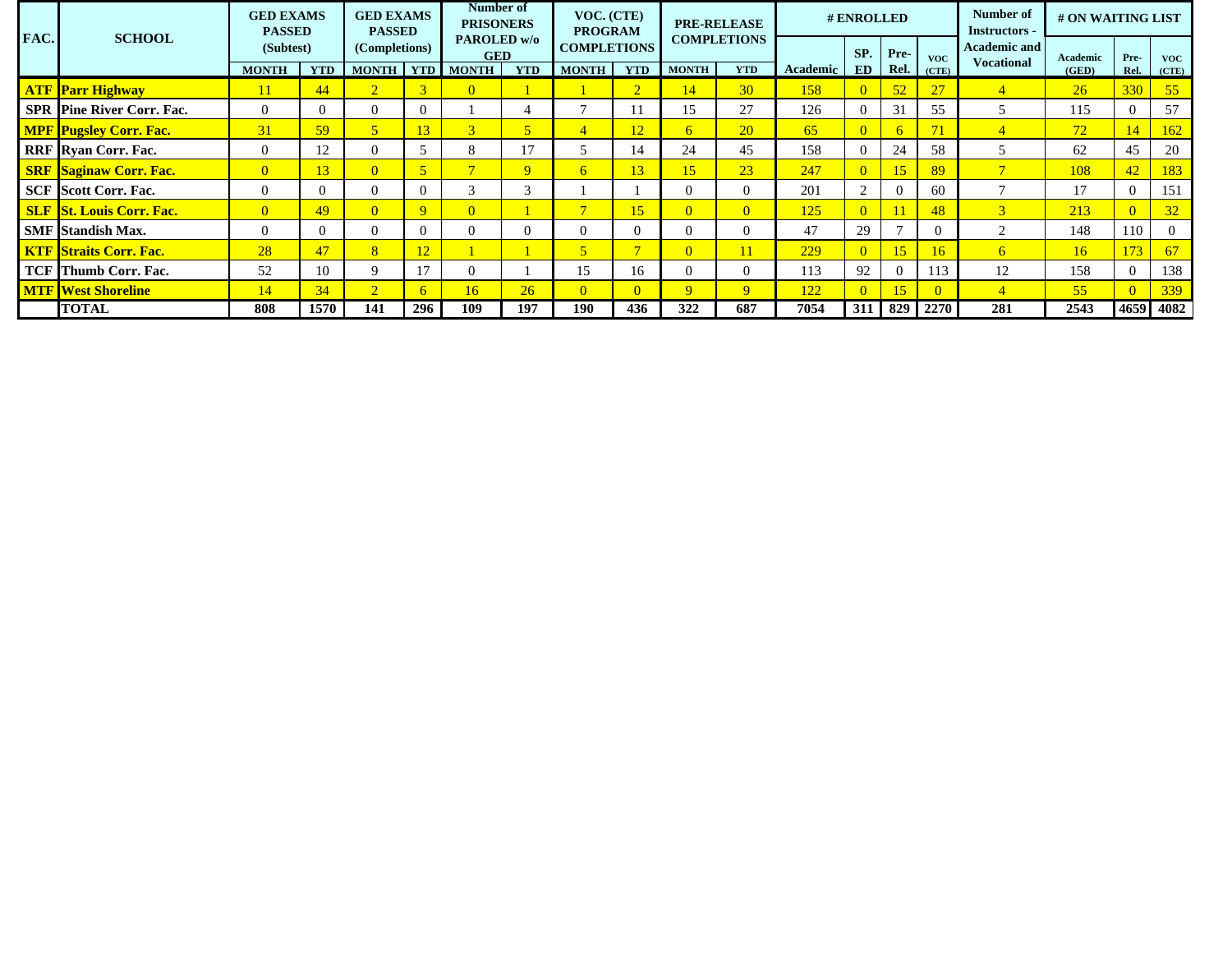## **ATTACHMENT 8**

|            |                        |                                                                                    |                                                                                         | SECTION 907 (b) (d) and (e)                                                                           | <b>NOVMEBER 2008 MONTHLY BOILERPLATE REPORT</b><br><b>ACADEMIC AND VOCATIONAL PROGRAMS DURING NOVEMBER 2008</b>     |               |                                                                                  |                                                                                              |                                                                                          |
|------------|------------------------|------------------------------------------------------------------------------------|-----------------------------------------------------------------------------------------|-------------------------------------------------------------------------------------------------------|---------------------------------------------------------------------------------------------------------------------|---------------|----------------------------------------------------------------------------------|----------------------------------------------------------------------------------------------|------------------------------------------------------------------------------------------|
|            |                        |                                                                                    | <b>Academic</b>                                                                         |                                                                                                       | <b>GED/Parole Information</b>                                                                                       |               |                                                                                  | <b>Vocational (CTE)</b>                                                                      |                                                                                          |
| FAC.       | <b>SCHOOL</b>          | <b>Number of</b><br><b>Prisoners</b><br><b>Not</b><br><b>Completing</b><br>Program | <b>Reason for</b><br><b>Not</b><br><b>Completing</b><br>(Excluding<br><b>Transfers)</b> | <b>Number of</b><br><b>Prisoners</b><br><b>Not</b><br><b>Completing</b><br>Due to<br><b>Transfers</b> | <b>Prisoners Not</b><br><b>Paroled at</b><br><b>Earliest</b><br><b>Release Date</b><br>Due to Lack of<br><b>GED</b> | <b>Reason</b> | <b>Number of</b><br><b>Prisoners Not</b><br><b>Completing</b><br><b>Programs</b> | <b>Number of</b><br><b>Prisoners Not</b><br><b>Completeing</b><br>Due to<br><b>Transfers</b> | <b>Reasons for</b><br><b>Not</b><br><b>Completing</b><br>(Excluding<br><b>Transfers)</b> |
| <b>LMF</b> | <b>Alger Maximum</b>   | 3                                                                                  | N/A                                                                                     | $\mathbf 0$                                                                                           | $\mathbf 0$                                                                                                         | N/A           | $\overline{0}$                                                                   | $\mathbf 0$                                                                                  | N/A                                                                                      |
| <b>AMF</b> | <b>Baraga Maximum</b>  | 15                                                                                 | N/A                                                                                     | $\overline{4}$                                                                                        | $\mathbf 0$                                                                                                         | N/A           | $\overline{0}$                                                                   | $\mathbf 0$                                                                                  | N/A                                                                                      |
| <b>IBC</b> | <b>Bellamy Creek</b>   | 55                                                                                 | 11-Paroled                                                                              | 28                                                                                                    | $\mathbf 0$                                                                                                         | N/A           | $\overline{7}$                                                                   | $\overline{2}$                                                                               | N/A                                                                                      |
| <b>OTF</b> | <b>Bover Road</b>      | 5                                                                                  | N/A                                                                                     | $6\phantom{1}$                                                                                        | $\mathbf 0$                                                                                                         | N/A           | 6                                                                                | 3                                                                                            | N/A                                                                                      |
| <b>LRF</b> | <b>Brooks</b>          | 13                                                                                 | 1-Paroled<br>1-Discharged<br>3-Paroled                                                  | 13                                                                                                    | 0<br>$\mathbf 0$                                                                                                    | N/A<br>N/A    | 4<br>$\Omega$                                                                    | 4<br>$\overline{2}$                                                                          | 1-Discharged<br>N/A                                                                      |
| <b>CDW</b> | <b>Camp Branch</b>     | $\overline{4}$                                                                     |                                                                                         | 5                                                                                                     |                                                                                                                     |               |                                                                                  |                                                                                              |                                                                                          |
| <b>CVH</b> | <b>Camp Valley</b>     | 8                                                                                  | N/A                                                                                     | 6                                                                                                     | $\mathbf 0$                                                                                                         | N/A           | $\overline{0}$                                                                   | 0                                                                                            | N/A                                                                                      |
| <b>CCU</b> | <b>Camp Cusino</b>     | $\overline{7}$                                                                     | N/A                                                                                     | 6                                                                                                     | 0                                                                                                                   | N/A           | $\mathbf 0$                                                                      | $\mathbf 0$                                                                                  | N/A                                                                                      |
| <b>CLE</b> | <b>Camp Lehman</b>     | 18                                                                                 | N/A                                                                                     | 16                                                                                                    | $\mathbf 0$                                                                                                         | N/A           | $\overline{0}$                                                                   | $\mathbf 0$                                                                                  | N/A                                                                                      |
| <b>CWL</b> | <b>Camp White Lake</b> | 5                                                                                  | 2-Paroled                                                                               | 3                                                                                                     | $\mathbf 0$                                                                                                         | N/A           | $\mathbf 0$                                                                      | 0                                                                                            | N/A                                                                                      |
| <b>DRF</b> | <b>Carson City</b>     | 4                                                                                  | 1-Paroled                                                                               | $\overline{2}$                                                                                        | $\pmb{0}$                                                                                                           | N/A           | $\overline{4}$                                                                   | 3                                                                                            | N/A                                                                                      |
| <b>URF</b> | Chippewa               | 37                                                                                 | N/A<br>6-Paroled                                                                        | 8                                                                                                     | $\mathbf 0$                                                                                                         | N/A           | 13                                                                               | $\overline{0}$                                                                               | N/A                                                                                      |
| <b>JCS</b> | <b>Cooper Street</b>   | 20                                                                                 | 2-Discharged                                                                            | 11                                                                                                    | $\pmb{0}$                                                                                                           | N/A           | $\overline{2}$                                                                   | 0                                                                                            | N/A                                                                                      |
| <b>JCF</b> | <b>Cotton</b>          | 35                                                                                 | N/A                                                                                     | 30                                                                                                    | 0                                                                                                                   | N/A           | 3                                                                                | 3                                                                                            | N/A                                                                                      |
| <b>ACF</b> | <b>Crane</b>           | $\overline{19}$                                                                    | N/A                                                                                     | $\overline{14}$                                                                                       | $\mathbf 0$                                                                                                         | N/A           | 8                                                                                | $\overline{5}$                                                                               | 2-Paroled                                                                                |
| <b>ITF</b> | <b>Deerfield</b>       | 17                                                                                 | 1-Paroled<br>1-Discharged                                                               | 11                                                                                                    | 0                                                                                                                   | N/A           | 5                                                                                | $\overline{c}$                                                                               | 3-Paroled                                                                                |
| <b>RGC</b> | <b>Egeler</b>          | $\mathbf 0$                                                                        | N/A                                                                                     | $\pmb{0}$                                                                                             | $\pmb{0}$                                                                                                           | N/A           | $\mathbf 0$                                                                      | 0                                                                                            | N/A                                                                                      |
| <b>ARF</b> | <b>Gus Harrison</b>    | $\overline{51}$                                                                    | 9-Paroled                                                                               | $\overline{4}$                                                                                        | $\mathbf 0$                                                                                                         | N/A           | $\overline{23}$                                                                  | $\overline{7}$                                                                               | 1-Paroled                                                                                |
| <b>MTU</b> | <b>Handlon</b>         | 27                                                                                 | 1-Paroled                                                                               | 20                                                                                                    | $\mathbf 0$                                                                                                         | N/A           | 9                                                                                | 4                                                                                            | N/A                                                                                      |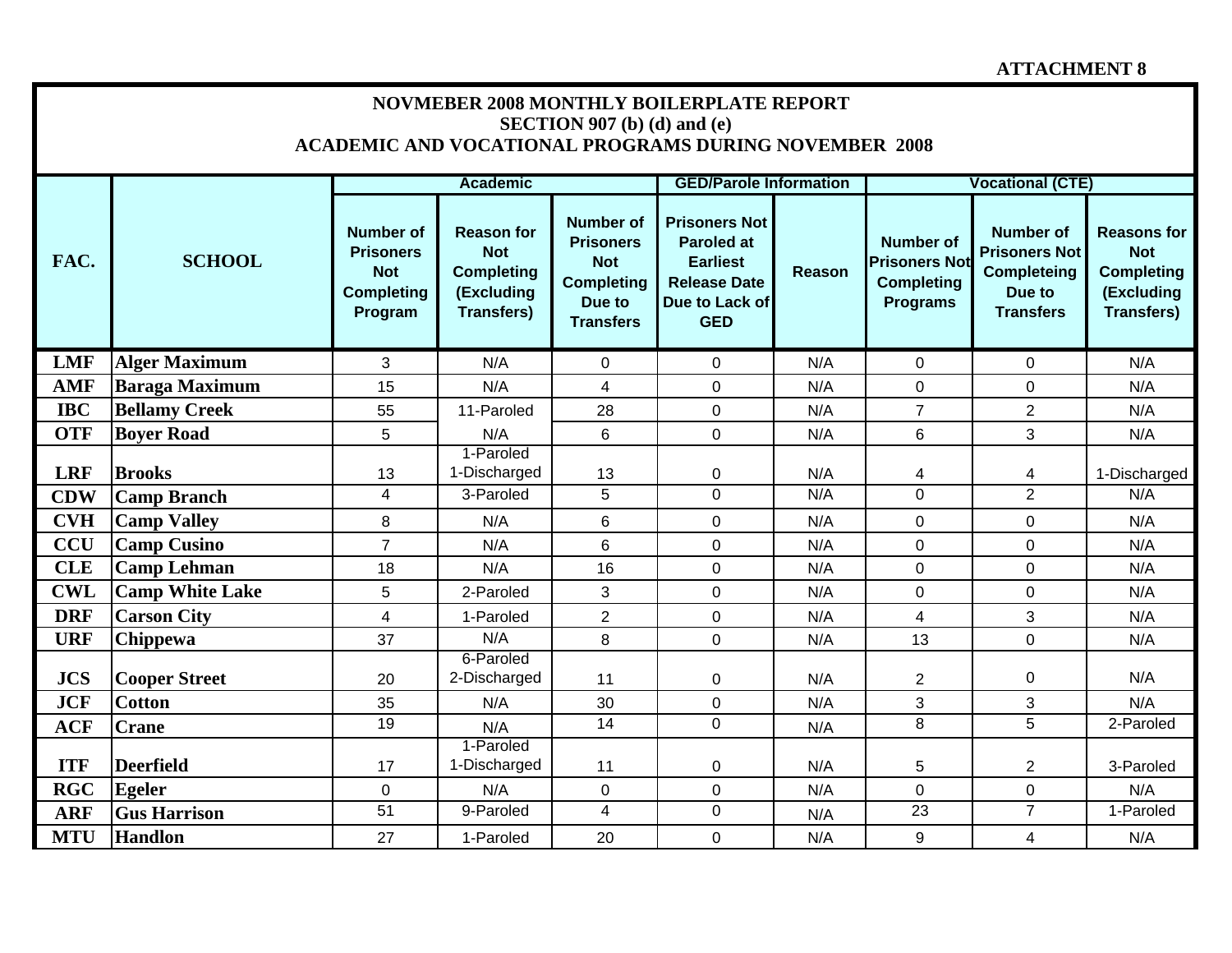## **ATTACHMENT 8**

|                          |                                                     |                                                                                    | <b>Academic</b>                                                                         |                                                                                                       | <b>GED/Parole Information</b>                                                                                       |            |                                                                                  | <b>Vocational (CTE)</b>                                                                      |                                                                                          |
|--------------------------|-----------------------------------------------------|------------------------------------------------------------------------------------|-----------------------------------------------------------------------------------------|-------------------------------------------------------------------------------------------------------|---------------------------------------------------------------------------------------------------------------------|------------|----------------------------------------------------------------------------------|----------------------------------------------------------------------------------------------|------------------------------------------------------------------------------------------|
| FAC.                     | <b>SCHOOL</b>                                       | <b>Number of</b><br><b>Prisoners</b><br><b>Not</b><br><b>Completing</b><br>Program | <b>Reason for</b><br><b>Not</b><br><b>Completing</b><br>(Excluding<br><b>Transfers)</b> | <b>Number of</b><br><b>Prisoners</b><br><b>Not</b><br><b>Completing</b><br>Due to<br><b>Transfers</b> | <b>Prisoners Not</b><br><b>Paroled at</b><br><b>Earliest</b><br><b>Release Date</b><br>Due to Lack of<br><b>GED</b> | Reason     | <b>Number of</b><br><b>Prisoners Not</b><br><b>Completing</b><br><b>Programs</b> | <b>Number of</b><br><b>Prisoners Not</b><br><b>Completeing</b><br>Due to<br><b>Transfers</b> | <b>Reasons for</b><br><b>Not</b><br><b>Completing</b><br>(Excluding<br><b>Transfers)</b> |
| <b>HTF</b>               | <b>Hiawatha</b>                                     | 5                                                                                  | N/A                                                                                     | 11                                                                                                    | 0                                                                                                                   | N/A        | 0                                                                                | 8                                                                                            | N/A                                                                                      |
| <b>HVM</b>               | <b>Huron Valley Men's Fac.</b>                      | 5                                                                                  | N/A                                                                                     | $\overline{2}$                                                                                        | $\mathbf 0$                                                                                                         | N/A        | $\overline{2}$                                                                   | $\mathbf{1}$                                                                                 | N/A                                                                                      |
| <b>WHV</b><br><b>ICF</b> | <b>Huron Valley Women's</b><br><b>Ionia Maximum</b> | 23<br>23                                                                           | 7-Paroled<br>2-Discharged<br>1-Discharged                                               | 8<br>10                                                                                               | 0<br>0                                                                                                              | N/A<br>N/A | 10<br>$\overline{0}$                                                             | 5<br>0                                                                                       | 2-Paroled<br>N/A                                                                         |
| <b>KCF</b>               | <b>Kinross</b>                                      | 6                                                                                  | N/A                                                                                     | $\overline{4}$                                                                                        | 0                                                                                                                   | N/A        | 38                                                                               | 19                                                                                           | N/A                                                                                      |
| <b>LCF</b>               | <b>Lakeland Corr. Fac.</b>                          | 17                                                                                 | 1-Paroled                                                                               | $\overline{13}$                                                                                       | $\mathbf 0$                                                                                                         | N/A        | $\overline{2}$                                                                   | $\overline{2}$                                                                               | N/A                                                                                      |
| <b>MRF</b>               | <b>Macomb</b>                                       | 18                                                                                 | 6-Paroled                                                                               | 25                                                                                                    | $\mathbf 0$                                                                                                         | N/A        | $\overline{7}$                                                                   | 6                                                                                            | N/A                                                                                      |
| <b>MBP</b>               | <b>Marquette Branch Pris.</b>                       |                                                                                    | N/A                                                                                     | 15                                                                                                    | 0                                                                                                                   | N/A        | $\overline{2}$                                                                   | 0                                                                                            | N/A                                                                                      |
| <b>STF</b>               | Mid-Michigan                                        | 18<br>$\overline{6}$                                                               | 1-Paroled                                                                               | $\overline{5}$                                                                                        | $\pmb{0}$                                                                                                           | N/A        | $\overline{3}$                                                                   | $\overline{3}$                                                                               | N/A                                                                                      |
| <b>NRF</b>               | <b>Mound</b>                                        | 11                                                                                 | 6-Paroled                                                                               | $\,6\,$                                                                                               | $\mathbf 0$                                                                                                         | N/A        | $\mathbf{1}$                                                                     | 3                                                                                            | N/A                                                                                      |
| <b>MCF</b>               | <b>Muskegon</b>                                     | 8                                                                                  | N/A                                                                                     | 8                                                                                                     | $\mathbf 0$                                                                                                         | N/A        | $\overline{7}$                                                                   | $\overline{7}$                                                                               | N/A                                                                                      |
| <b>NCF</b>               | <b>Newberry</b>                                     | 24                                                                                 | 1-Discharged                                                                            | 22                                                                                                    | 0                                                                                                                   | N/A        | $\overline{4}$                                                                   | $\overline{\mathbf{4}}$                                                                      | N/A                                                                                      |
| <b>ECF</b>               | <b>Oaks</b>                                         | 28                                                                                 | 1-Paroled                                                                               | 9                                                                                                     | $\mathbf 0$                                                                                                         | N/A        | $\mathbf 0$                                                                      | 0                                                                                            | N/A                                                                                      |
| <b>OCF</b>               | Ojibway                                             | 22                                                                                 | 1-Paroled                                                                               | 14                                                                                                    | $\pmb{0}$                                                                                                           | N/A        | $\overline{\mathbf{4}}$                                                          | $\overline{2}$                                                                               | N/A                                                                                      |
| <b>SMT</b>               | <b>Parnall</b>                                      | 17                                                                                 | N/A                                                                                     | $\overline{14}$                                                                                       | 0                                                                                                                   | N/A        | $\overline{\mathbf{4}}$                                                          | $\overline{4}$                                                                               | N/A                                                                                      |
| <b>ATF</b>               | <b>Parr Highway</b>                                 | 15                                                                                 | 1-Paroled<br>1-Discharged                                                               | 8                                                                                                     | 0                                                                                                                   | N/A        | 15                                                                               | 2                                                                                            | N/A                                                                                      |
| <b>SPR</b>               | <b>Pine River</b>                                   | 54                                                                                 | 1-Paroled                                                                               | 30                                                                                                    | 0                                                                                                                   | N/A        | 3                                                                                | 0                                                                                            | N/A                                                                                      |
| <b>MPF</b>               | <b>Pugsley</b>                                      | 4                                                                                  | 1-Paroled                                                                               | 3                                                                                                     | $\mathbf 0$                                                                                                         | N/A        | 3                                                                                | $\overline{c}$                                                                               | N/A                                                                                      |
| <b>RRF</b>               | <b>Ryan</b>                                         | 11                                                                                 | 8-Paroled                                                                               | 3                                                                                                     | 0                                                                                                                   | N/A        | 3                                                                                | 3                                                                                            | N/A                                                                                      |
| <b>SRF</b>               | <b>Saginaw</b>                                      | 33                                                                                 | 7-Paroled                                                                               | 21                                                                                                    | $\mathbf 0$                                                                                                         | N/A        | 15                                                                               | 9                                                                                            | N/A                                                                                      |
| <b>SCF</b>               | <b>Scott</b>                                        | 22                                                                                 | 3-Paroled                                                                               | 17                                                                                                    | 0                                                                                                                   | N/A        | 3                                                                                | 0                                                                                            | 1-Paroled                                                                                |
| <b>SLF</b>               | <b>St. Louis</b>                                    | 12                                                                                 | N/A                                                                                     | 12                                                                                                    | $\mathbf 0$                                                                                                         | N/A        | $\mathbf{1}$                                                                     | 1                                                                                            | N/A                                                                                      |
| <b>SMF</b>               | <b>Standish Max.</b>                                | $\overline{5}$                                                                     | N/A                                                                                     | $\mathbf 0$                                                                                           | $\mathbf 0$                                                                                                         | N/A        | $\mathbf 0$                                                                      | 0                                                                                            | N/A                                                                                      |
| <b>KTF</b>               | <b>Straits</b>                                      | 25                                                                                 | N/A                                                                                     | 9                                                                                                     | $\mathbf 0$                                                                                                         | N/A        | $\mathbf{1}$                                                                     | 0                                                                                            | N/A                                                                                      |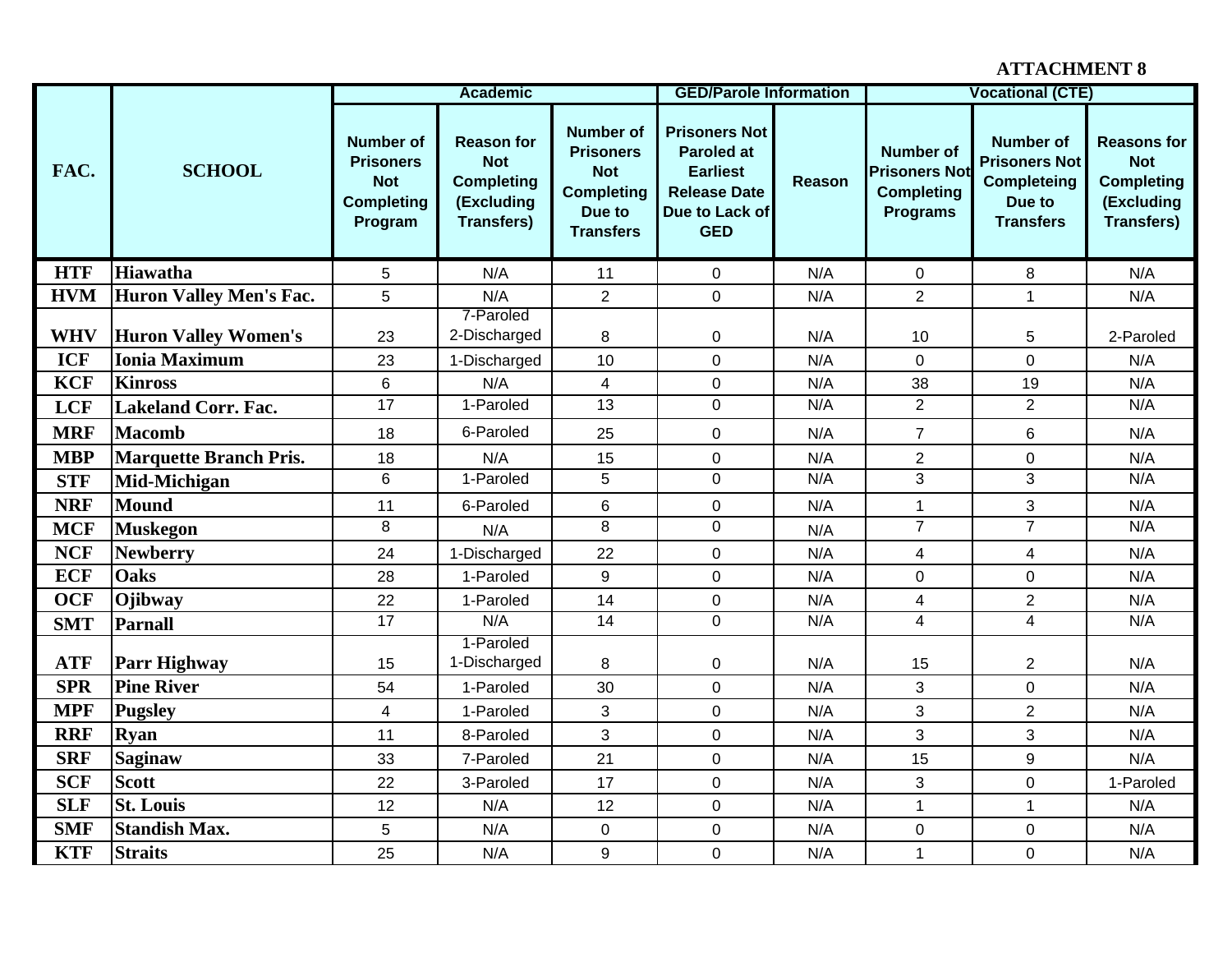## **ATTACHMENT 8**

|              |                                                                                                                                                                                                                                      |                                                                             | <b>Academic</b>                                                                         |                                                                                                | <b>GED/Parole Information</b>                                                                                       |        |                                                                                  | <b>Vocational (CTE)</b>                                                                      |                                                                                          |
|--------------|--------------------------------------------------------------------------------------------------------------------------------------------------------------------------------------------------------------------------------------|-----------------------------------------------------------------------------|-----------------------------------------------------------------------------------------|------------------------------------------------------------------------------------------------|---------------------------------------------------------------------------------------------------------------------|--------|----------------------------------------------------------------------------------|----------------------------------------------------------------------------------------------|------------------------------------------------------------------------------------------|
| FAC.         | <b>SCHOOL</b>                                                                                                                                                                                                                        | Number of<br><b>Prisoners</b><br><b>Not</b><br><b>Completing</b><br>Program | <b>Reason for</b><br><b>Not</b><br><b>Completing</b><br>(Excluding<br><b>Transfers)</b> | <b>Number of</b><br><b>Prisoners</b><br><b>Not</b><br><b>Completing</b><br>Due to<br>Transfers | <b>Prisoners Not</b><br><b>Paroled at</b><br><b>Earliest</b><br><b>Release Date</b><br>Due to Lack of<br><b>GED</b> | Reason | <b>Number of</b><br><b>Prisoners Not</b><br><b>Completing</b><br><b>Programs</b> | <b>Number of</b><br><b>Prisoners Not</b><br><b>Completeing</b><br>Due to<br><b>Transfers</b> | <b>Reasons for</b><br><b>Not</b><br><b>Completing</b><br>(Excluding<br><b>Transfers)</b> |
| <b>TCF</b>   | <b>Thumb</b>                                                                                                                                                                                                                         | 44                                                                          | 5-Discharged                                                                            | 17                                                                                             | 0                                                                                                                   | N/A    | 3                                                                                | $\overline{2}$                                                                               | N/A                                                                                      |
| <b>MTF</b>   | <b>West Shoreline</b>                                                                                                                                                                                                                | 15                                                                          | 15-Paroled                                                                              | 14                                                                                             | $\Omega$                                                                                                            | N/A    | $\Omega$                                                                         | 0                                                                                            | N/A                                                                                      |
| <b>RMI</b>   | <b>Michigan Reformatory</b>                                                                                                                                                                                                          | 7                                                                           | N/A                                                                                     | $\overline{7}$                                                                                 | $\Omega$                                                                                                            | N/A    | $\Omega$                                                                         | 0                                                                                            | N/A                                                                                      |
|              |                                                                                                                                                                                                                                      |                                                                             |                                                                                         |                                                                                                |                                                                                                                     |        |                                                                                  |                                                                                              |                                                                                          |
|              | <b>TOTAL</b>                                                                                                                                                                                                                         | 821                                                                         |                                                                                         | 494                                                                                            | $\mathbf{0}$                                                                                                        |        | 215                                                                              | 118                                                                                          |                                                                                          |
| <b>NOTE:</b> | Prisoners are not failed from education programming<br>Prisoners committed prior to December 15, 1998 are not required to have a GED or GED Exemption to parole.<br>Data will imporve as schools adapt to new reporting requirement. |                                                                             |                                                                                         |                                                                                                |                                                                                                                     |        |                                                                                  |                                                                                              |                                                                                          |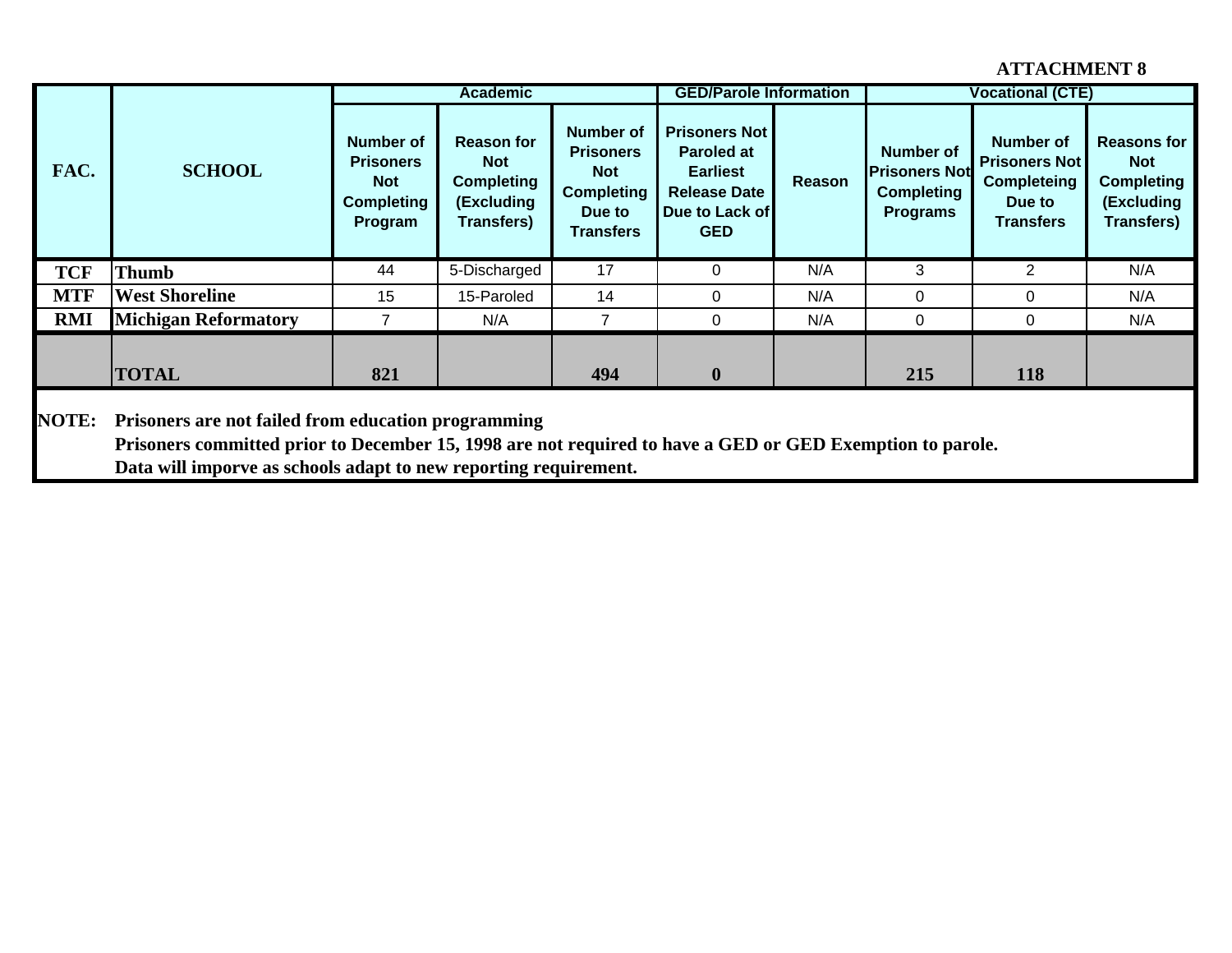#### **NOVEMBER 2008 MONTHLY BOILERPLATE REPORT SECTION 907 (b) & (d) & (e) COMPLETIONS BY VOCATIONAL PROGRAM**

| FAC.       | <b>SCHOOL</b>                   | Enrollment | Auto Body | Enrollment | <b>Auto Mechanics</b>            | Enrollment     | <b>Business</b><br>Education               | Enrollment | <b>Building Trades</b>           | Enrollment | Custodial<br>Maintenance |                | Enrollment   | Electronics                      | Enrollment | Food Tech and<br>Management<br>Hospitality | Enrollment     | Horticulture                     | Enrollment | Optical<br>Technology          | Enrollment       | <b>Visual Graphics</b> | Enrollment | Welding    |
|------------|---------------------------------|------------|-----------|------------|----------------------------------|----------------|--------------------------------------------|------------|----------------------------------|------------|--------------------------|----------------|--------------|----------------------------------|------------|--------------------------------------------|----------------|----------------------------------|------------|--------------------------------|------------------|------------------------|------------|------------|
|            |                                 | Mo. Mo.    | YTD Mo.   |            | Mo.<br>YTD Mo. Mo.               |                | <b>YTD</b>                                 | Mo.        | YTD Mo.<br>Mo.                   |            | Mo.                      | YTD Mo.        |              | Mo. YTD Mo.                      |            | <b>YTD</b><br>Mo.                          |                | Mo. Mo.<br>YTD Mo.               |            | Mo.<br><b>YTD</b>              | Mo.              | Mo.<br><b>YTD</b>      | Mo. Mo.    | <b>YTD</b> |
| <b>LMF</b> | Alger Max. Fac.                 |            |           |            |                                  |                |                                            |            |                                  |            |                          |                |              |                                  |            |                                            |                |                                  |            |                                |                  |                        |            |            |
| <b>AMF</b> | Baraga Max. Fac.                |            |           |            |                                  |                |                                            |            |                                  |            |                          |                |              |                                  |            |                                            |                |                                  |            |                                |                  |                        |            |            |
| <b>IBC</b> | <b>Bellamy Creek</b>            |            |           |            |                                  |                |                                            |            |                                  | 30         |                          |                |              |                                  |            |                                            | 30             | 5<br>$\mathbf Q$                 |            |                                |                  |                        |            |            |
| <b>OTF</b> | <b>Boyer Road Corr. Fac.</b>    |            |           |            |                                  | 38             | $\Omega$                                   | 15         | 12<br>12                         |            |                          |                |              |                                  |            |                                            | 25             | $\theta$<br>$\overline{2}$       |            |                                |                  |                        |            |            |
| <b>LRF</b> | <b>Brooks Corr. Fac.</b>        |            |           |            |                                  |                |                                            |            |                                  |            |                          |                | $\mathbf{0}$ | $\overline{0}$<br>$\mathbf{0}$   | 20         | $\mathbf{0}$<br>$\mathbf{0}$               |                |                                  |            |                                |                  |                        |            |            |
| <b>CDW</b> | <b>Camp Branch</b>              |            |           |            |                                  | 24             | $\overline{Q}$<br>$\overline{\phantom{a}}$ |            |                                  |            |                          |                |              |                                  |            |                                            |                |                                  |            |                                |                  |                        |            |            |
| <b>CVH</b> | <b>Camp Valley</b>              |            |           |            |                                  |                |                                            |            |                                  |            |                          |                |              |                                  |            |                                            |                |                                  |            |                                |                  |                        |            |            |
| <b>CCU</b> | <b>Camp Cusino</b>              |            |           |            |                                  |                |                                            |            |                                  |            |                          |                |              |                                  |            |                                            |                |                                  |            |                                |                  |                        |            |            |
| <b>CLE</b> | <b>Camp Lehman</b>              |            |           |            |                                  |                |                                            |            |                                  |            |                          |                |              |                                  |            |                                            |                |                                  |            |                                |                  |                        |            |            |
| <b>CWL</b> | <b>Camp White Lake</b>          |            |           |            |                                  |                |                                            |            |                                  |            |                          |                |              |                                  |            |                                            |                |                                  |            |                                |                  |                        |            |            |
| <b>DRF</b> | <b>Carson City Corr. Fac.</b>   |            |           |            |                                  |                |                                            |            |                                  |            |                          |                |              |                                  | 11         | $\overline{0}$<br>$\overline{0}$           |                |                                  |            |                                |                  |                        |            |            |
| <b>URF</b> | Chippewa Corr. Fac.             |            |           |            |                                  |                |                                            | 29         | 8<br>16                          | 14         | $\theta$                 | $\Omega$       |              |                                  | 30         | $\theta$<br>2                              |                |                                  |            |                                |                  |                        |            |            |
| <b>JCS</b> | <b>Cooper Street Fac.</b>       |            |           |            |                                  |                |                                            |            |                                  | 31         | $\mathbf{0}$             | $\overline{0}$ |              |                                  |            |                                            |                |                                  |            |                                |                  |                        |            |            |
| <b>JCF</b> | <b>Cotton Corr. Fac.</b>        |            |           |            |                                  |                |                                            | 27         | 2<br>$\bf 8$                     |            |                          |                |              |                                  | 29         | $\overline{3}$<br>$\mathbf{0}$             |                |                                  |            |                                |                  |                        |            |            |
| <b>ACF</b> | Crane Corr. Fac.                |            |           |            |                                  |                |                                            |            |                                  |            |                          |                |              |                                  | 15         | $\mathbf{0}$<br>$\boldsymbol{0}$           | 28             | $\overline{2}$<br>-1             |            |                                | 10 <sup>10</sup> | $\mathbf{0}$<br>2      |            |            |
| <b>ITF</b> | Deerfield Corr. Fac.            |            |           |            |                                  | $\overline{0}$ | $\overline{0}$<br>$\mathbf{0}$             | 10         | $\mathbf{0}$<br>$\overline{0}$   | 32         | $\overline{2}$           | $\overline{2}$ |              |                                  |            |                                            | $\overline{0}$ | $\overline{3}$<br>$\overline{0}$ | 20         | 6<br>6                         |                  |                        |            |            |
| <b>RGC</b> | <b>Egeler Correctional Fac.</b> |            |           |            |                                  |                |                                            |            |                                  |            |                          |                |              |                                  |            |                                            | 15             | $\overline{0}$<br>$\theta$       |            |                                |                  |                        |            |            |
| <b>ARF</b> | <b>Gus Harrison Corr. Fac.</b>  |            |           |            |                                  |                |                                            |            |                                  |            |                          |                |              |                                  | 31         | $\theta$                                   | 12             | $\mathbf{0}$<br>$\mathbf{1}$     | 14         | $\mathbf{0}$<br>$\overline{2}$ |                  |                        |            |            |
| <b>MTU</b> | <b>Handlon Corr. Fac</b>        |            |           | 20         | $\overline{2}$<br>$\mathbf{1}$   | 8              | 3<br>$\,8\,$                               | 5          | $\overline{c}$<br>$\overline{2}$ | 12         | 12                       | 9              |              |                                  |            |                                            | 13             | $\mathbf{0}$                     |            |                                |                  |                        | 20         | 3<br>8     |
| <b>HTF</b> | Hiawatha Corr. Fac.             |            |           |            |                                  | 21             | 12<br>$\overline{1}$                       |            |                                  | 16         | $\overline{2}$           | $\overline{2}$ |              |                                  |            |                                            |                |                                  |            |                                |                  |                        |            |            |
| <b>HVM</b> | <b>Huron Valley Men's Fac.</b>  |            |           |            |                                  |                |                                            |            |                                  | 12         | $\mathbf{0}$             | $\overline{0}$ |              |                                  |            |                                            |                |                                  |            |                                |                  |                        |            |            |
| WHV        | <b>Huron Valley Women's</b>     |            |           | 43         | $\theta$<br>$\mathbf{0}$         | 26             | $\Omega$<br>$\overline{4}$                 | 26         | $\Omega$                         |            |                          |                |              |                                  |            |                                            | 20             |                                  |            |                                | $\Omega$         | $\theta$<br>$\Omega$   |            |            |
| <b>ICF</b> | Ionia Max. Fac.                 |            |           |            |                                  |                |                                            |            |                                  |            |                          |                |              |                                  |            |                                            |                |                                  |            |                                |                  |                        |            |            |
| <b>KCF</b> | Kinross Corr. Fac.              | 19         |           |            |                                  | 32             | $\overline{4}$                             | 45         | 10<br>$\overline{\phantom{0}}$   | 34         |                          |                |              |                                  |            |                                            | 24             | $\mathcal{D}$                    |            |                                |                  |                        | 32         | 3          |
| LCF        | Lakeland Corr. Fac.             |            |           |            |                                  |                |                                            |            |                                  |            |                          |                |              |                                  | 30         | $\boldsymbol{0}$<br>$\mathbf{0}$           |                |                                  |            |                                |                  |                        |            |            |
| <b>MRF</b> | <b>Macomb Corr. Fac.</b>        |            |           |            |                                  |                |                                            |            |                                  |            |                          |                |              |                                  | 34         | 17<br>17                                   | 27             | 10<br>10                         |            |                                |                  |                        |            |            |
| <b>MBP</b> | <b>Marquette Branch Prison</b>  |            |           |            |                                  |                |                                            |            |                                  |            |                          |                |              |                                  |            |                                            |                |                                  |            |                                |                  |                        |            |            |
| <b>RMI</b> | <b>Michigan Reformatory</b>     |            |           |            |                                  |                |                                            |            |                                  |            |                          |                |              |                                  |            |                                            |                |                                  |            |                                |                  |                        |            |            |
| <b>STF</b> | Mid Michigan Corr. Fac.         |            |           |            |                                  |                |                                            | $22\,$     | $\overline{0}$                   | 30         | $\overline{1}$           | 11             | 30           | 2<br>3                           |            |                                            | $22\,$         |                                  |            |                                |                  |                        |            |            |
| <b>NRF</b> | <b>Mound Corr. Fac.</b>         |            |           |            |                                  |                |                                            | 31         | $\mathbf{0}$<br>$\overline{0}$   | 19         | $\overline{0}$           | 21             |              |                                  |            |                                            | 26             | $\mathcal{L}$                    |            |                                |                  |                        |            |            |
| <b>MCF</b> | Muskegon Corr. Fac.             |            |           | $\Omega$   | $\overline{0}$<br>$\Omega$       |                |                                            |            |                                  | 48         | 6                        | 10             |              |                                  | 20         | $\theta$<br>$\overline{0}$                 | 30             | $\overline{5}$<br>11             |            |                                |                  |                        |            |            |
| <b>NCF</b> | Newberry Corr. Fac.             |            |           |            |                                  |                |                                            |            |                                  | 45         | 6                        | 16             |              |                                  |            |                                            |                |                                  |            |                                |                  |                        |            |            |
| <b>ECF</b> | Oaks Corr. Fac.                 |            |           |            |                                  |                |                                            |            |                                  |            |                          |                |              |                                  |            |                                            |                |                                  |            |                                |                  |                        |            |            |
| <b>OCF</b> | Ojibway Corr. Fac.              |            |           |            |                                  |                |                                            |            |                                  | 24         |                          | 10             |              |                                  |            |                                            |                |                                  |            |                                |                  |                        |            |            |
| <b>SMT</b> | Parnall Corr.Fac.               |            |           | 15         | $\overline{0}$<br>$\overline{5}$ |                |                                            |            |                                  | 15         | $\mathbf{0}$             | $\overline{4}$ |              |                                  |            |                                            | $\overline{9}$ | $\mathbf{0}$<br>$\overline{0}$   |            |                                |                  |                        |            |            |
| ATF        | <b>Parr Highway</b>             |            |           |            |                                  |                |                                            |            |                                  |            |                          |                | 27           | $\overline{2}$<br>$\overline{1}$ |            |                                            |                |                                  |            |                                |                  |                        |            |            |